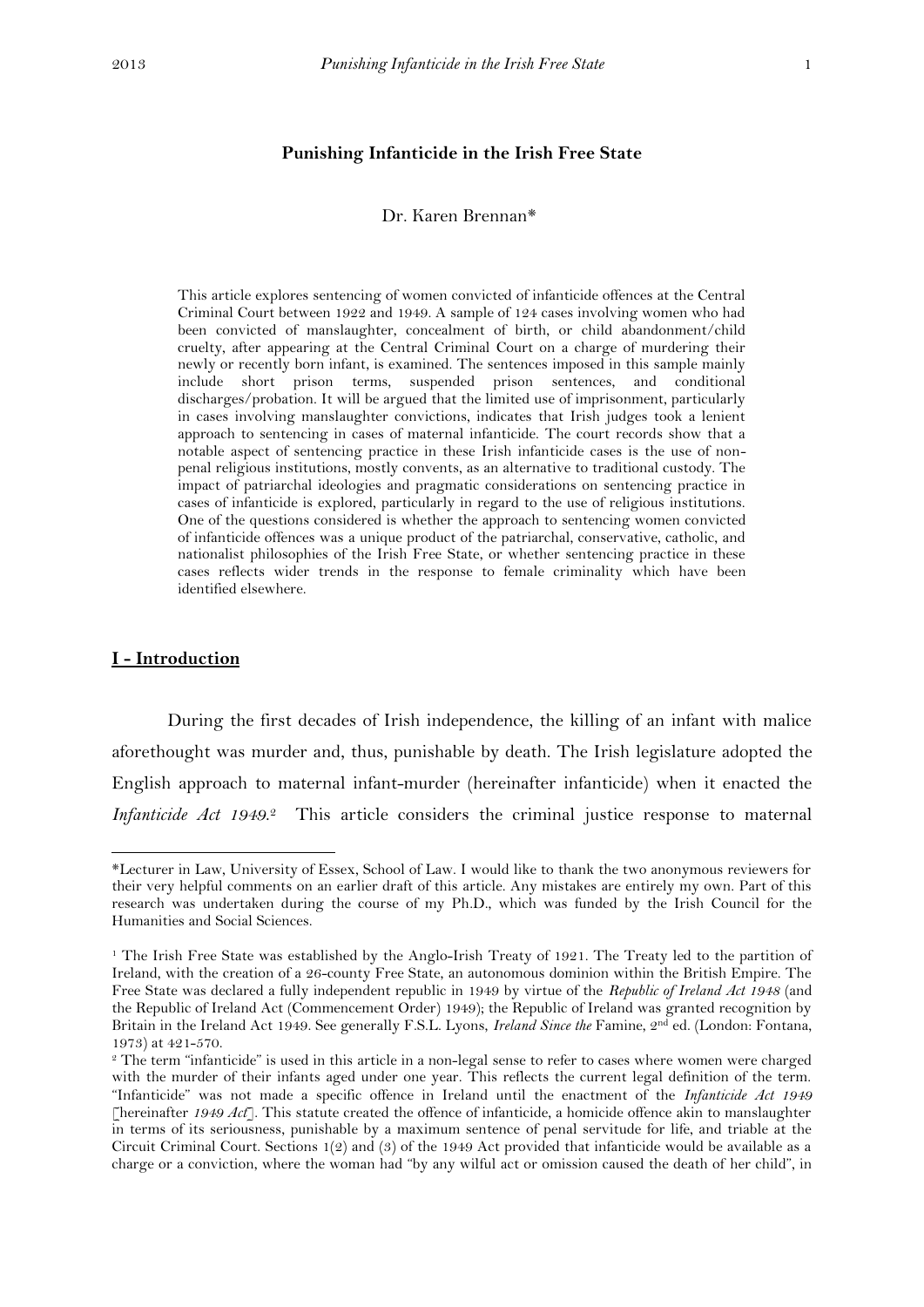infanticide in Ireland prior to the introduction of the 1949 statute, focusing on the issue of sentencing of women convicted of non-capital offences after appearing at the Central Criminal Court (C.C.C.) on a murder charge. Drawing on the evidence available in the State Books for the Central Criminal Court (S.B.C.C.C.) for the period 1924-1949, sentencing disposals of women convicted of infanticide-related offences, such as manslaughter and concealment of birth, are explored.<sup>3</sup> As has been found by other scholars,<sup>4</sup> one notable aspect of sentencing in these cases was the use of non-penal institutions, mostly run by Catholic religious congregations, as alternative disposals to imprisonment for women convicted of infanticide-related offences. In this regard, literature concerning the impact of the gender ideologies of the Irish Free State will be examined. The impact of these patriarchal philosophies on sentencing will be considered, alongside other possible motivations for the use of religious establishments in the punishment of maternal infanticide. One of the questions considered is whether the apparent gendered response to infanticide in Ireland was unique to Ireland and a product of the Irish Free State's patriarchal, conservative, catholic, and nationalist philosophies, or whether it reflects wider trends in the response to female criminality which have been identified elsewhere.

## **II - Gender Ideology of the Irish Free State**

In the aftermath of the Great Famine of the mid-nineteenth century, and the social and economic upheaval that ensued, the status of women in Irish society deteriorated.<sup>5</sup> During this period, the economic interests of the strong farmer had a major impact on Irish

circumstances normally amounting to murder, while "the balance of her mind was disturbed by reason of her not having fully recovered from the effects of giving birth to the child or by reason of the effect of lactation consequent upon the birth of the child". The *1949 Act* followed almost exactly the infanticide model created by the English Infanticide Acts of 1922 and 1938. The Irish infanticide provisions have since been amended: see *Criminal Law (Insanity) Act 2006*, s. 22.

<sup>3</sup> Other archival sources were also consulted, including government files on the infanticide reform. Where the term "infanticide-related offence(s)" is used in this article, it refers to convictions for the offences of manslaughter, concealment of birth, or child cruelty/abandonment, on a charge of murder.

<sup>4</sup> For example, see generally, C. Rattigan, *"What Else Could I Do": Single Mothers and Infanticide, Ireland 1900- 1950* (Dublin: Irish Academic Press, 2012) [hereinafter Rattigan]; L. Ryan, *Gender, Identity and the Irish Press: Embodying the Nation* (Lampeter: Edwin Mellen, 2002) [hereinafter Ryan, *Gender*]; A. Guilbride, *I Went Away in Silence: A Study of Infanticide in Ireland from 1925-1957* (M.A. Thesis, 1995, WERCC, UCD) [hereinafter Guilbride, *I Went Away*]; S. Larmour, *Aspects of the State and Female Sexuality in the Irish Free State, 1922-1949*  (Ph.D. Thesis, University College Cork, 1998) [hereinafter Larmour].

 $\frac{1}{5}$  See generally J.J. Lee, "Women and the Church since the Famine" in M. MacCurtain and D. O'Corráin, eds., *Women in Irish Society: The Historical Dimension* (Dublin: Arlen House, 1978) 37-45; R.M. Rhodes, *Women and Family in Post Famine Ireland: Status and Opportunity in a Patriarchal Society (New York and London: Garland,* 1992) at ch*.* 3 [hereinafter Rhodes].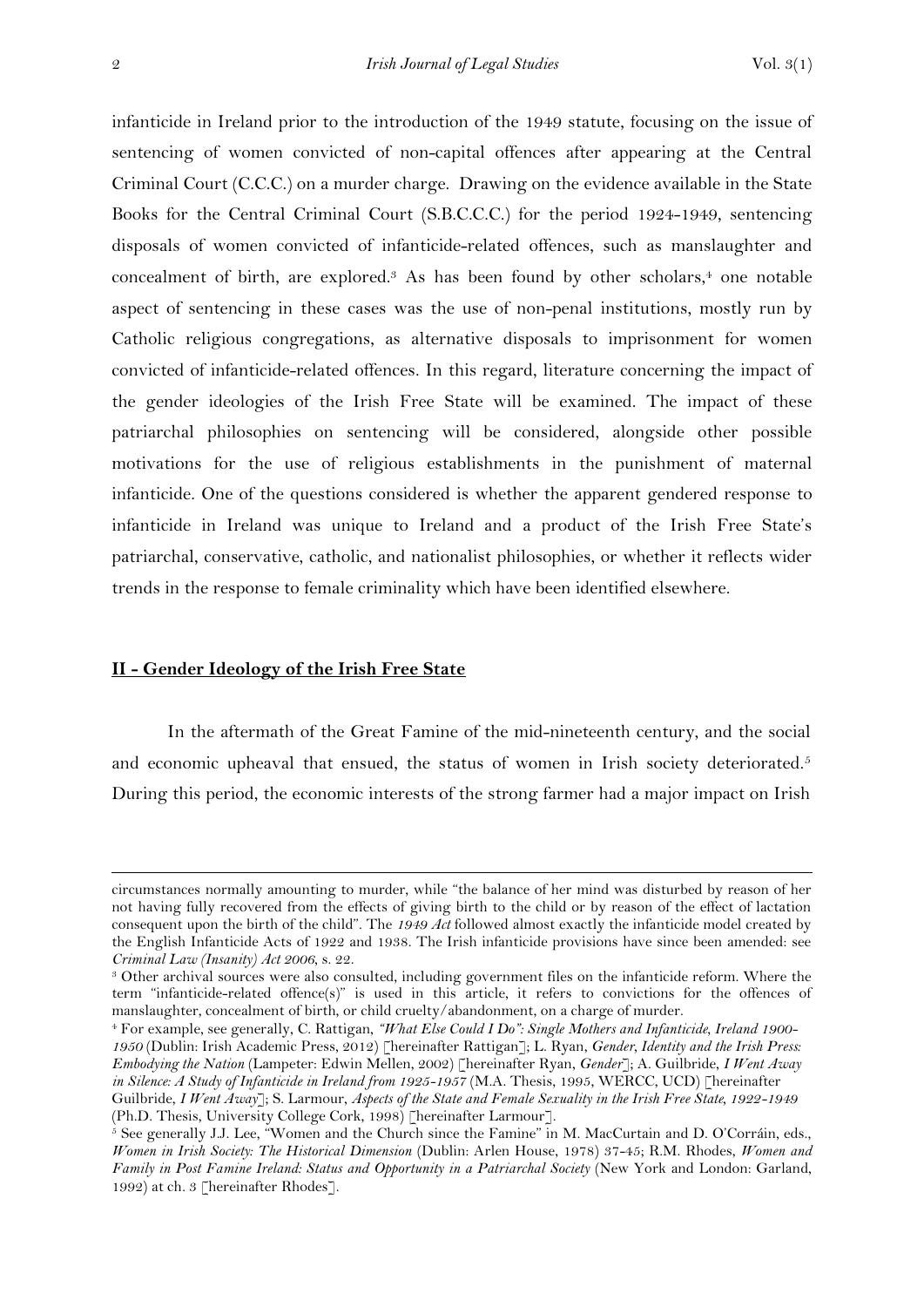social life, with one notable effect being an increasingly high regard for female chastity.<sup>6</sup> The predominance of middle-class farmer values contributed to Ireland's emergence as a patriarchal society.7 With independence from Britain, these patriarchal values made their way into official discourse through the efforts of a predominately male, Catholic, and nationalist administration. Like many of their European counterparts during the inter-war period,<sup>8</sup> Free State officials embarked on a process of "nation-building" and sought to instil and reinforce in the public their ideas of essential "Irish" attributes.<sup>9</sup> As was the case elsewhere,<sup>10</sup> one factor identified as integral to the nation's character was the purity of its citizens, and it seems that increasing disquiet about sexual morality, emanating from government, church and other circles, precipitated a process of legislating to enforce moral order.<sup>11</sup> The Irish state was informed and aided in its legislative efforts by the Catholic Church, which, having gained a uniquely influential position in the new order,  $12$  served to cultivate, bolster and perpetuate the ideologies on which the Free State leaders sought to develop the Irish nation.<sup>13</sup>

The focus on traditional standards and the perceived link between public morals and the security of the Irish nation had a particular impact on women.<sup>14</sup> Ecclesiastical and political discourse constructed an idealised Irish woman, one who, by being pure, passive, self-sacrificing, and domestic, would support the state's efforts to develop the fledging

<sup>6</sup> See generally Rhodes, *ibid.*; Lee, *ibid*. at 38-39.

<sup>7</sup> Rhodes, *ibid*.

<sup>8</sup> See J.H. Whyte, *Church and State in Modern Ireland 1923-1979*, 2nd ed., (Dublin: Gill & Macmillan, 1980) at 33-34 [hereinafter Whyte] See also, C. Hug, *The Politics of Sexual Morality in Ireland* (Basingstoke: Macmillan, 1999) at 78-79 [hereinafter Hug]; M. Valiulis, "Neither Feminist nor Flapper: the Ecclesiastical Construction of the Ideal Irish Woman" in M. O'Dowd and S. Wichert, eds., *Chattel, Servant or Citizen: Women's Status in Church, State and Society* (Institute of Irish Studies: Queen's University Belfast, 1995) 168-178, at 177-178 [hereinafter Valiulis].

<sup>9</sup> See generally S. McAvoy, "The Regulation of Sexuality in the Irish Free State, 1929-1935" in G. Jones and E. Malcolm, eds., *Medicine, Disease and the State in Ireland, 1650-1940* (Cork: Cork University Press, 1998) 253- 266 [hereinafter McAvoy]; M. Luddy, *Prostitution and Irish Society* (Cambridge: Cambridge University Press, 2007) 194-200 [hereinafter Luddy]; Hug, *ibid.* at 77-84; A. Guilbride, "Infanticide: The Crime of Motherhood" in P. Kennedy, ed., *Motherhood in Ireland* (Cork: Mercier, 2003) 170-180, at 170-171 [hereinafter Guilbride, *Infanticide*]; Valiulis, *ibid*.

<sup>10</sup> See literature cited *supra* note 8.

<sup>11</sup> See literature cited *supra* note 9.

<sup>12</sup> See Whyte, *supra* note 8, esp. chs. 2-10; T. Inglis, *Moral Monopoly: The Rise and Fall of the Catholic Church in Modern Ireland* (Dublin: University College Dublin Press, 1998) at 77-80; D. Ferriter, *The Transformation of Ireland 1900-2000* (London: Profile, 2004) esp. at 337-340, 408-410, 520-523.

<sup>13</sup> See generally, Valiulis, *supra* note 8; Whyte, *supra* note 8, ch. 2; Luddy, *supra* note 9 at 194-197; Hug, *supra* note 8 at 77-78.

<sup>14</sup> This was also the case elsewhere. See literature cited at *supra* note 8.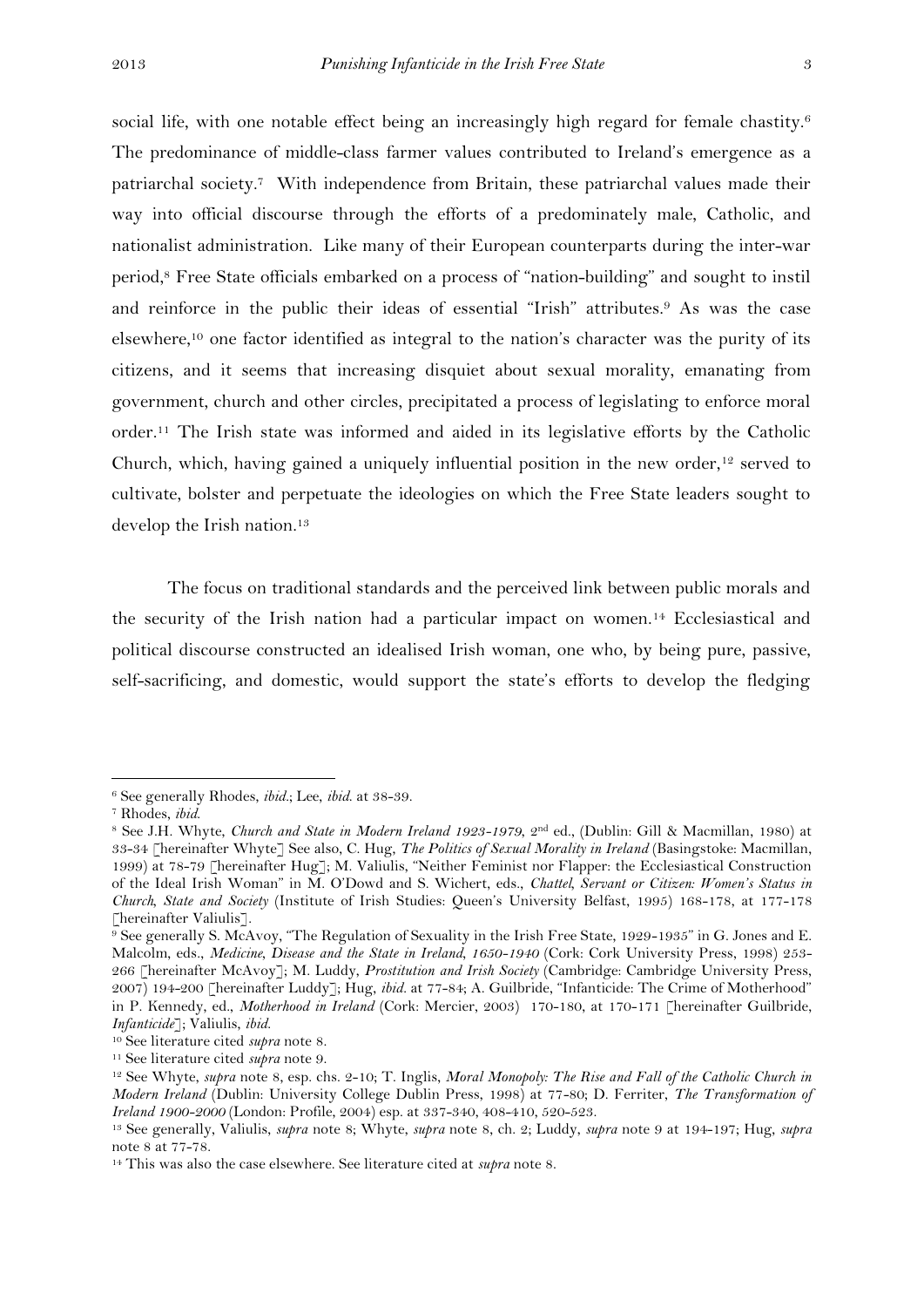nation and help defend it against the forces of modern influence.<sup>15</sup> Particular importance was placed on the virtue of Irish women. It seems that a view emerged which identified sexual immorality in females as posing a threat, not only to the family, but also to the stability of the new nation.<sup>16</sup> One group of women attracted particular attention in the state's drive towards national purity: the unmarried mother. These women represented the antithesis of the idealised version of womanhood presented by state and church officials and were thought to pose a particular danger to the nation's morality.<sup>17</sup> Thus, although motherhood was idealised by politicians and church-men alike, "the female body and the maternal body, particularly in its unmarried condition, became a central focus of concern to the state and the Catholic Church".<sup>18</sup>

### **A. Unmarried Mothers and the Irish Free State**

During this period in Irish history, and indeed for decades after, giving birth outside of wedlock was an intensely shameful experience which presented many difficulties for women. Strong cultural disapproval of illegitimacy and sexual immorality meant unmarried mothers potentially faced familial condemnation and alienation from the community, as well as unemployment and economic hardship. Double standards in sexual morality allowed men to avoid responsibility.<sup>19</sup> Although it was possible to seek financial assistance from the infant's father through the courts, this was not without obstacles, not least of which was the requirement for corroborative evidence of paternity.<sup>20</sup> Unmarried pregnant women and girls who were not offered family protection, or who were without other forms of support were expected to rely on the care offered by the local County Home<sup>21</sup> or, preferably, a charitable institution, such as a Magdalen asylum or another special religious establishment which catered for unmarried mothers.<sup>22</sup> Luddy has noted that the Catholic Church willingly adopted the role of providing for care and assistance for unmarried mothers, viewing it as

<sup>15</sup> See generally Valiulis, *supra n*ote 8. See also Luddy, *supra* note 9 at 194-197; L. Ryan, "Irish Newspaper Representations of Women, Migration and Pregnancy outside Marriage in the 1930s" in M. C. Ramblado-Minero and A. Pérez-Vides, eds., *Single Motherhood in Twentieth Century Ireland: Cultural, Historical and Social Essays* (New York: Edwin Mellen Press, 2006) 103-122, at 105-106 [hereinafter Ryan, *Newspaper Representations*].

<sup>16</sup> Luddy, *supra* note 9 at 194-197; Ryan, *Gender, supra* note 4 at 257-259.

<sup>17</sup> Luddy, *supra* note 9 at 197 and 200-203.

<sup>18</sup> *Ibid.* at 194.

<sup>19</sup> Ryan, *Newspaper Representations, supra* note 15 at 116-117; Guilbride, *Infanticide, supra* note 9 at 176-177.

<sup>20</sup> *Illegitimate Children (Affiliation Orders) Act 1930*. See McAvoy*, supra* note 9 at 260; Guilbride, *ibid.* at 173.

<sup>&</sup>lt;sup>21</sup> These had previously been workhouses under the Poor Law system.

<sup>22</sup> See generally L. Earner-Byrne, *Mother and Child: Maternity and Child Welfare in Dublin, 1922-60* (Manchester: Manchester University Press, 2007) 182-190 [hereinafter Earner-Byrne]; Luddy, *supra* note 9 at 117-123, 201-203 and 235-237; Ryan, *Newspaper Representations, supra* note 15 at 107.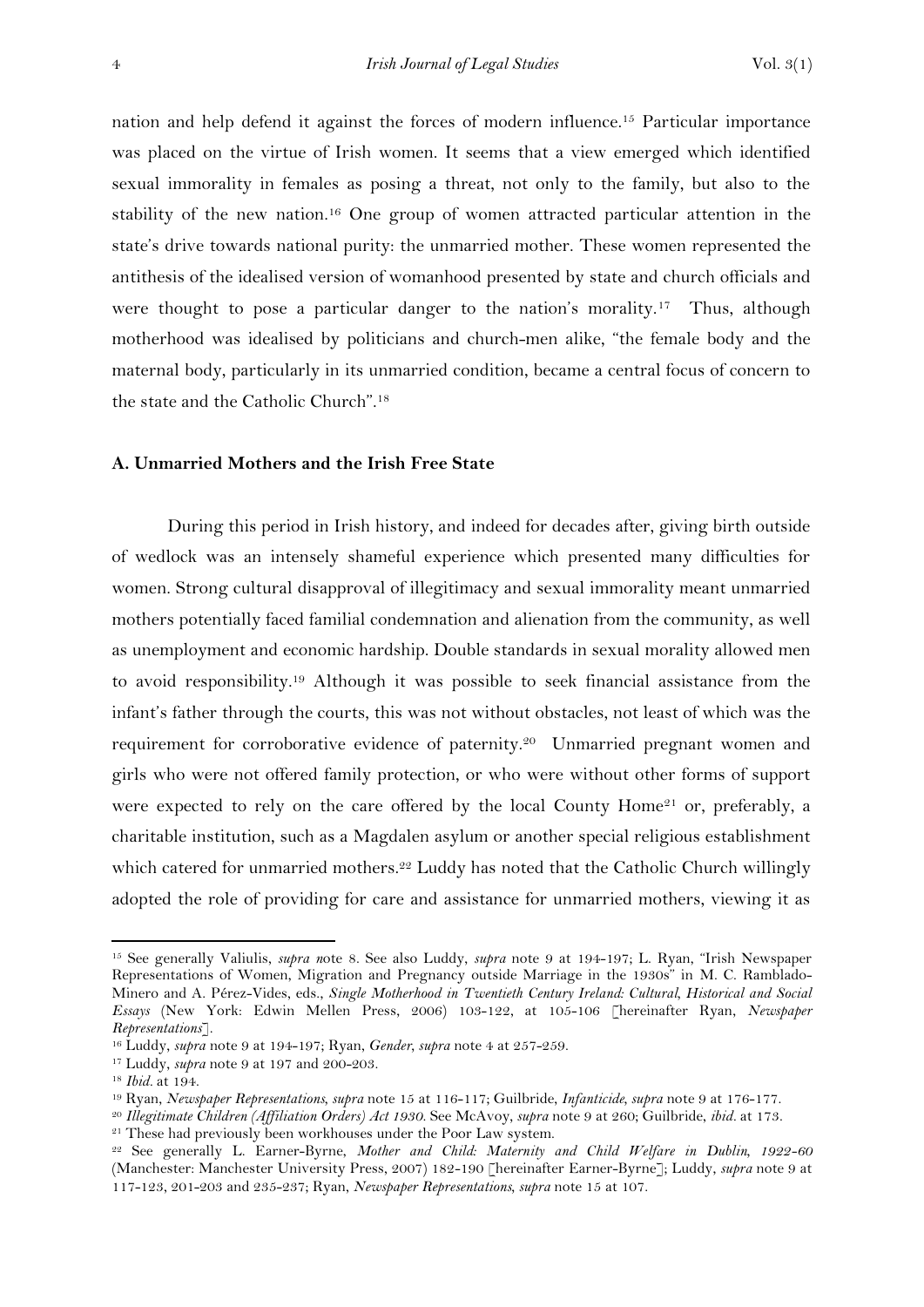Although there were no legal powers by which to compel a woman to attend or remain at an institution for "fallen women", the official stance seems to have been that unwed mothers seeking assistance should rely on voluntary institutions run by Catholic nuns, or, for those of other religious denominations, another suitable home or refuge.<sup>24</sup> The rationale for detention of unmarried mothers was three-fold: prevention; redemption; and containment.<sup>25</sup> Women seem to have been separated into categories depending on their number of "falls".<sup>26</sup> The attitude towards first "offenders", the "hopeful cases", was not necessarily unforgiving.<sup>27</sup> They were identified as innocent victims who were susceptible to moral reform, and, thus, were treated less severely. They were also possibly subject to less lengthy stays, with one year being the recommended residence period. <sup>28</sup> Repeat offenders, the "less hopeful cases", seem to have been separated from other women and were possibly detained for longer periods for the purpose of containment.<sup>29</sup>

In summary, as a result of cultural and ideological views, unmarried motherhood was largely unacceptable in the Irish Free State. From the state's point of view, it appears that the solution to the issue of unmarried motherhood was to tacitly support institutionalisation of problematic women, for such periods as would ensure their reform and, in some cases, protect society against moral contagion.

#### **II - Infanticide in the Irish Free State**

The previous section outlines the prevailing official gender ideology of the Irish Free State, and the impact of this, in conjunction with wider cultural disapproval of

<sup>23</sup> See Luddy, *supra* note 9 at 200-201.

<sup>&</sup>lt;sup>24</sup> *Ibid.* at 117. The state offered no financial support; see E. Conway, "Motherhood Interrupted: Adoption in Ireland" in P. Kennedy, ed., *Motherhood in Ireland* (Cork: Mercier, 2003) 181-193 at 184.

<sup>25</sup> See generally, Luddy, *supra* note 9 at 117-119 and 200-203; Earner-Byrne, *supra* note 22 at 187 and 189-190.

<sup>26</sup> See generally, Luddy, *supra* note 9 at 117-119 and 201-203; Earner-Byrne, *supra* note 22 at 186-187 and 189. <sup>27</sup> Luddy, *supra* note 9 at 118 and 201.

<sup>28</sup> *Ibid.* at 118 and 201-202.

<sup>29</sup> Luddy, *supra* note 9 at 118-119 and 201-203; Earner-Byrne, *supra* note 22 at 186-187 and 189. The one year minimum period specified is based on the recommendations of a 1927 official report: see Luddy, *supra* note 9 at 201-202, referring to the report of the *Commission on the Relief of the Sick and Destitute Poor, Including the Insane Poor,* Dublin, 1928. See also R.S. Devane, "The Unmarried Mother and the Poor Law Commission" (1928) 31(6) The Irish Ecclesiastical Record 561-588 at 578-580.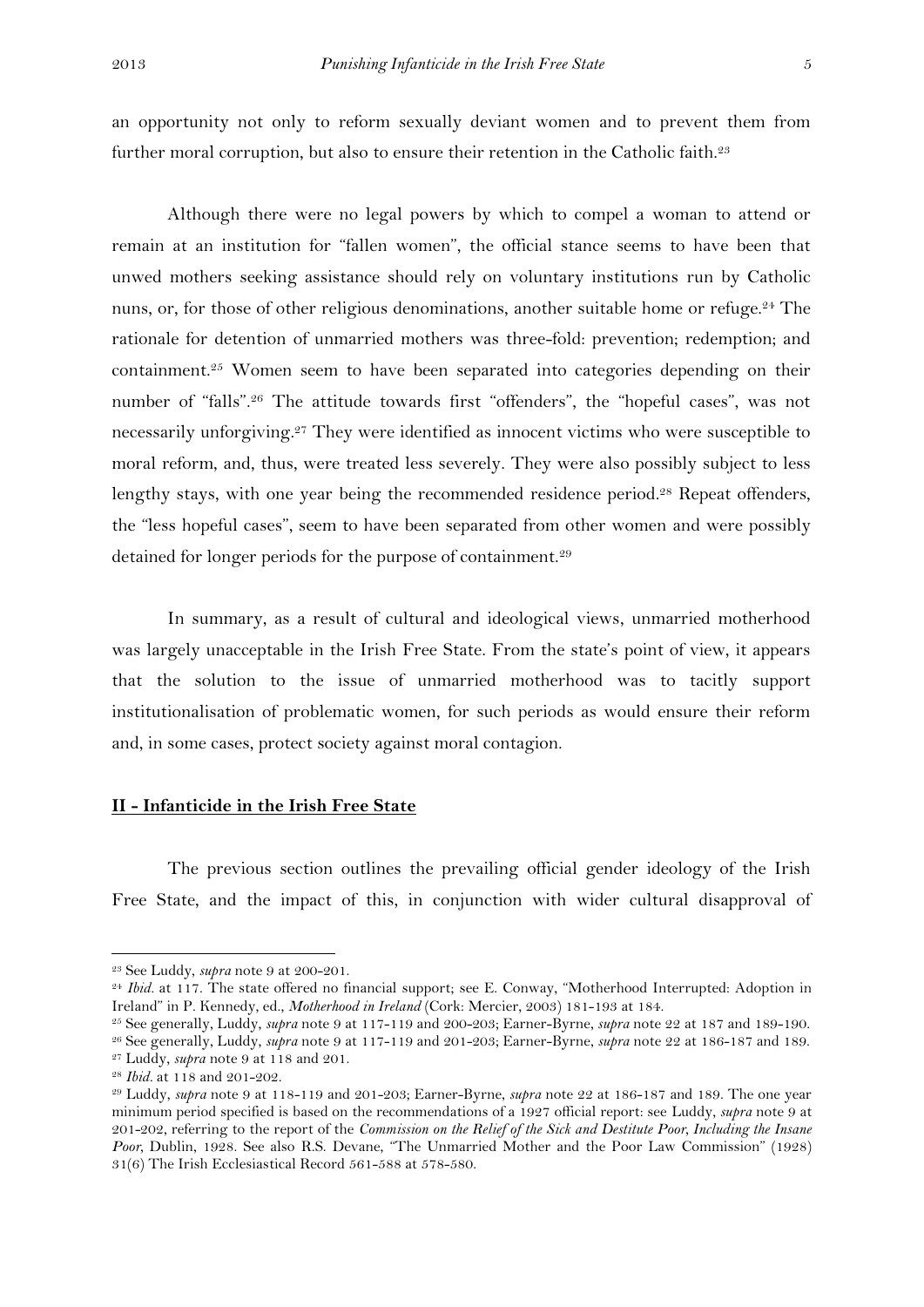illegitimacy, on women who gave birth outside of marriage. This section briefly explores the phenomenon of infanticide during this period of Irish history, focusing in particular on the criminal justice response to this crime.

In Ireland, as has been the case elsewhere where women faced adversity and stigmatisation for bearing children out of wedlock, <sup>30</sup> infanticide also featured as a phenomenon predominantly associated with women who gave birth to illegitimate infants.<sup>31</sup> According to figures published by the Central Statistics Office (hereinafter C.S.O.), there were 135 infant-murders<sup>32</sup> and 896 concealment of birth cases recorded between 1927 and 1949.<sup>33</sup> The S.B.C.C.C. for the period 1924 to 1949 contain the records of at least 181 cases where an individual was charged with the murder of a newly- or recently-born infant; in at least 160 of these cases the victim's mother was charged. <sup>34</sup> The typical offender was an unmarried woman who was suspected of killing her infant at or soon after birth following a

<sup>30</sup> See: P.C. Hoffer & N.E.H. Hull, *Murdering Mothers: Infanticide in England and New England 1558-1803* (New York: New York University Press, 1981) esp. ch. 4; K. Wrightson, "Infanticide in European History" (1982) 3 Criminal Justice History 1-30; F. McLynn, *Crime and Punishment in Eighteenth Century England* (London: Routledge, 1989) 110-115; J.M. Beattie, *Crime and the Courts in England, 1600-1800* (Princeton: Princeton University Press, c.1986)113-124; R.W. Malcolmson, "Infanticide in the Eighteenth Century" in J.S. Cockburn ed., *Crime in England, 1500-1800* (London: Methuen, 1977) 187-209; D. Seaborne Davies, "Child Killing in English Law" in L. Radzinowicz and J.W.C. Turner, eds., *The Modern Approach to Criminal Law* (London: Macmillan, 1945) 301-343 [hereinafter Seaborne Davies]; L. Rose, *Massacre of the Innocents: Infanticide in Britain 1800-1939* (London: Routledge & Kegan Paul, 1986); A.R. Higginbotham, "'Sin of the Age': Infanticide and Illegitimacy in Victorian London" (1989) 32(3) Victorian Studies 319-337 [hereinafter Higginbotham]; C.B. Backhouse, "Desperate Women and Compassionate Courts: Infanticide in Nineteenth Century Canada" (1984) 34(4) University of Toronto Law Journal 447-478.

<sup>31</sup> For accounts of infanticide in the Irish Free State see Rattigan, *supra* note 4; Guilbride, *Infanticide, supra* note 9; Ryan, *Gender, supra* note 4, ch. 6; L. Ryan, "The Press, Police and Prosecution: Perspectives on Infanticide in the 1920s" in A. Hayes and D. Urquhart, eds., *Irish Women's History* (Dublin: Irish Academic Press, 2004) 137- 151.

<sup>32</sup> Defined as the murder infants aged one year and under; Central Statistics Office, *Annual Abstracts 1927-1949*. The murder of persons aged over one year is recorded separately.

<sup>33</sup> *Ibid*. The Central Statistics Office did not publish criminal statistics for the period up to 1927. These figures show a significant fall in these crimes since the mid-eighteenth century. See I. O'Donnell, "Lethal Violence in Ireland, 1841 to 2003: Famine, Celibacy, and Parental Pacification" (2005) 45 British Journal of Criminology 671-695 [hereinafter O'Donnell].

<sup>34</sup> See National Archives of Ireland: State Books at Central Criminal Court IC-88-59 (Oct. 1924-April 1925, Dublin City); IC-88-61 (June 1925 – Dec. 1926, Change of Venue Cases Dublin); IC-88-60 (June 1925 - June 1927, Dublin), ID-33-68 (Nov. 1927 – June 1933); ID-24-129 (Feb. 1928 – Nov. 1943, City of Dublin); ID-11- 92 (Nov. 1933 – April 1941), ID-27-1 (Oct. 1941 – Dec. 1945), V15-4-15 (Feb. 1946 – Dec. 1952). National Archives of Ireland [hereinafter N.A.I.]; S.B.C.C.C. These records provide the following information: the name of the offender(s); the offence(s) charged; the result of the criminal proceedings; the sentence imposed. This sample includes only those cases where it is evident from the information contained in the S.B.C.C.C. that the victim was an infant. The mother of the infant was accused of the murder in at least 160 of these cases. In ten of the remaining 21 cases, it is clear that the accused was not the mother of the infant; the relationship of the accused to the victim is unknown in 11 cases, though it is probable that in most, if not all, of these cases that the accused was the victim's mother. There are undoubtedly other cases of infant-murder in the S.B.C.C.C. which have been omitted from this sample due to the limited information provided on the S.B.C.C.C. record. For the period 1922-1950, Rattigan, *supra* note 4, identified 191 cases of "infanticide", involving mothers and other individuals.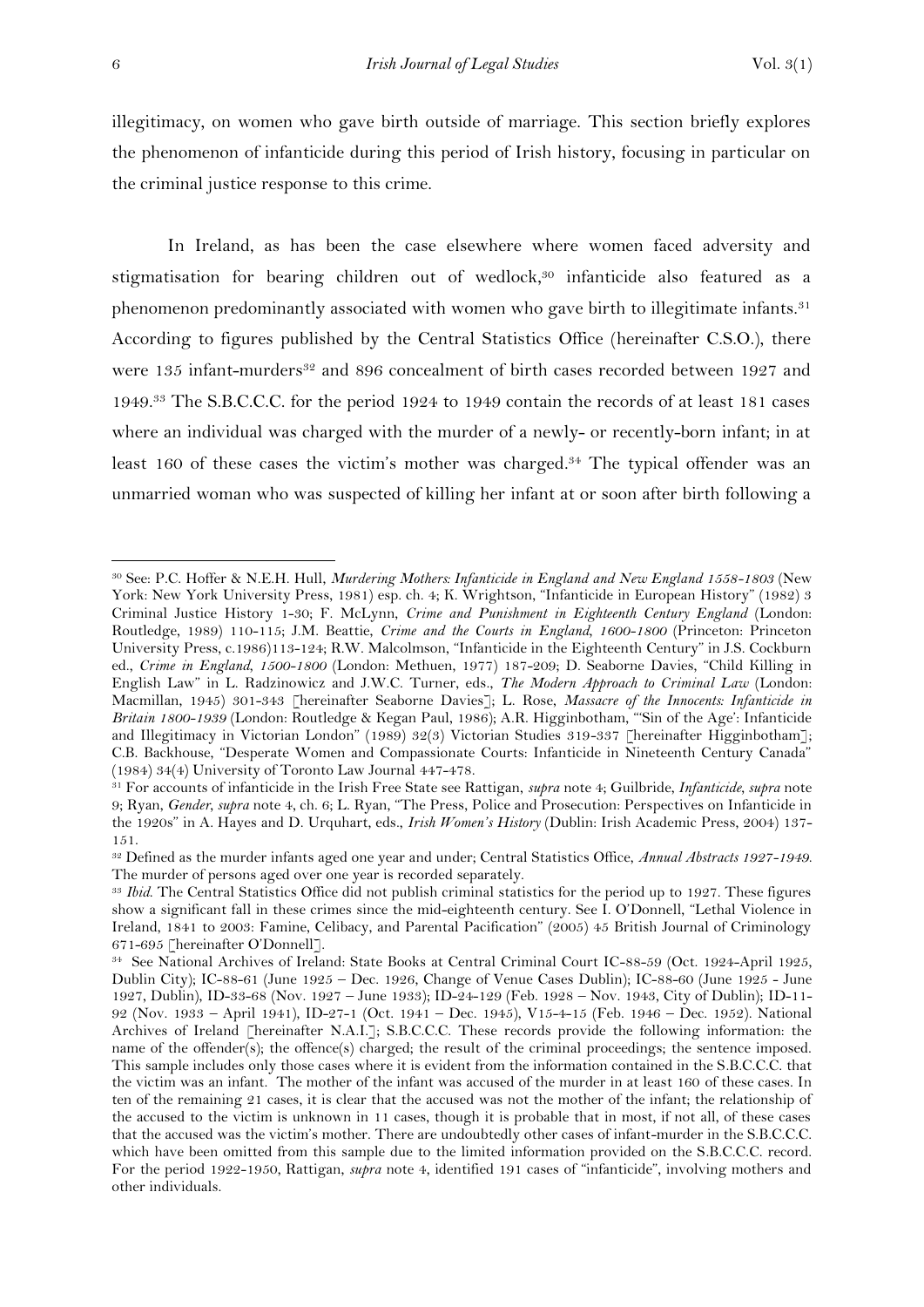concealed pregnancy.<sup>35</sup> The accused usually acted alone.<sup>36</sup> Occasionally, however, a close female relative, such as a sister, mother, or grandmother, provided assistance. Men were rarely charged in connection with the murder of an infant. In particular, the victim's father was normally not involved.<sup>37</sup>

The historical record shows that although numerous women suspected of killing their infants appeared at the C.C.C. on murder indictments between 1924 and 1949, the vast majority of these cases were ultimately disposed of on the basis of a non-capital conviction. As stated, 160 cases of maternal infanticide were identified in the S.B.C.C.C. in this study.<sup>38</sup> Forty-five cases in this sample were disposed of by a jury verdict. Juries proved very reluctant to convict of the capital charge, finding the woman guilty of murder in only eight cases (17.4 % of those tried and 5% of those charged). The majority of the cases, 58.8% (twenty-six in total), where the accused was tried before a jury on a murder indictment, resulted in a full acquittal. However, in two of these cases, the accused, who had also been charged with concealment of birth (hereinafter C.O.B.), had pleaded guilty to that offence and so did not avoid conviction altogether. One woman was found "guilty but insane". In the remaining ten cases, the accused was acquitted of murder, but convicted of either manslaughter (five cases) or C.O.B. (five cases). The majority of women charged with murdering their infants, 72% (112 cases), pleaded guilty, usually at arraignment, to a lesser related offence, mainly manslaughter (sixty-two cases) or C.O.B. (forty-seven cases),<sup>39</sup> and the prosecution did not pursue further the murder charge. <sup>40</sup> This practice is particularly

<sup>35</sup> See Rattigan, *supra* note 4 at ch. 1, esp. at 38-58; Ryan, *Gender, supra* note 4 at 269-271. The S.B.C.C.C. often describes the victim as an "unnamed" or "recently born" infant.

<sup>36</sup> Another person was also charged with the murder of the infant, either on the same or a separate indictment, in 18 out of the 160 cases involving mothers that were identified from the S.B.C.C.C. records.

<sup>37</sup> For accounts of cases involving other persons, particularly family members, see: C. Rattigan, "'Done to Death by Father or Relatives': Irish Families and Infanticide Cases, 1922-1950" (2008) 13(4) The History of the Family 370-383; Ryan, *Gender, supra* note 4 at 282-286.

<sup>38</sup> See *supra* at note 34.

<sup>39</sup> Three women pleaded guilty to the statutory offences of abandonment or child cruelty under the *Children's Act 1908*, section 12.

<sup>40</sup> In some cases C.O.B. or abandonment/cruelty had been charged as a separate offence on the same or a separate indictment. The offence of C.O.B. was (and continues to be) provided for by section 60 of the *Offences against the Person Act 1861*; 24 and 25 Vict. c. 100 (hereinafter *O.A.P.A. 1861*). This offence was classified as a misdemeanour and was punishable by a maximum of two years imprisonment (with hard labour). Section 60 makes it an offence for any person to "endeavour to conceal the birth" of a child "by any secret disposition of the dead body of [that] child, whether such child died before, at, or after its birth… ." C.O.B. is not a homicide offence, though historically it has featured very commonly in infanticide cases in England and other jurisdictions as an alternative to a murder conviction where "live birth" could not be established, or where jurors were uneasy about convicting the woman of a capital offence. See R. Sauer, "Infanticide and Abortion in Nineteenth Century Britain" (1978) 32 Population Studies 81-93 at 82; Higginbotham, *supra* note 30 at 331- 332; Seaborne Davies, *supra* note 30 at 321; K.J. Kramar, *Unwilling Mothers, Unwanted Babies: Infanticide in Canada* (Vancouver: University of British Columbia Press, 2005) at ch. 1 [hereinafter Kramar].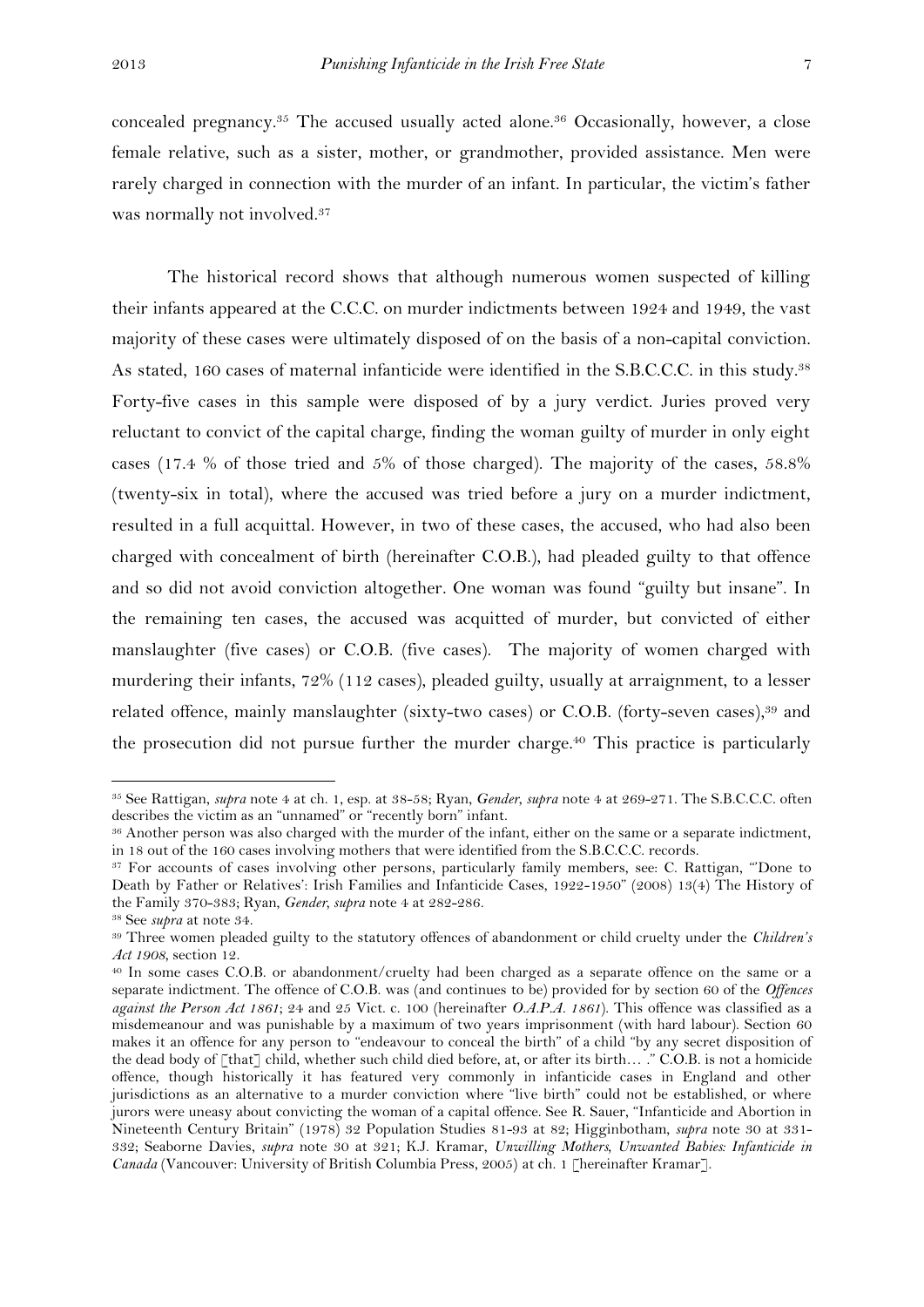evident during the 1940s, where over 90% of all cases where a woman appeared before the C.C.C. on a charge of murder did not go to trial because the accused pleaded guilty to a noncapital offence.<sup>41</sup> In total, 124 women were convicted of a non-capital offence after appearing at the C.C.C. on a murder charge and their cases were disposed of on that basis.<sup>42</sup>

This outline of disposals of maternal infanticide cases at the C.C.C. provides only a snapshot of the criminal justice response to this crime. It does not, for example, account for manslaughter and C.O.B. charges prosecuted at either the C.C.C. or the lower courts of criminal trial during this period. As noted, almost 900 cases of C.O.B. were recorded by the C.S.O. between 1927 and 1949, almost all of which would not have been prosecuted at the C.C.C. An unknown number of these cases may have involved unlawful killings for which there was inadequate evidence to support a murder indictment. Furthermore, a Department of Justice memorandum connected with the infanticide reform of 1949 noted that for "motives of humanity", the Attorney General usually reduced a murder charge to C.O.B, unless the evidence obliged him to proceed with the capital indictment.<sup>43</sup> District judges at preliminary hearings may well have reduced a number of murder charges to C.O.B., either for reasons of sympathy or because there was insufficient evidence to support the capital charge. Thus, not every case of suspected murder was prosecuted on that charge.

Overall, the evidence available shows that maternal infanticide was unambiguously treated with leniency. Although this crime was clearly not ignored by the authorities, very few women charged with murdering their infants were actually convicted of that offence, with most of those charged being disposed of on the basis of self-conviction for a noncapital offence. In the following section, the criminal justice response to maternal infanticide is further explored by examining the way the courts sentenced women convicted of an infanticide-related offence at the C.C.C.

<sup>&</sup>lt;sup>41</sup> Fifty-seven cases of maternal infant-murder appeared at the C.C.C. during that time: in 52 cases the accused pleaded guilty to a lesser-related offence. The outcomes of the remaining cases, all of which went to trial, are: two murder convictions, one of which was successfully appealed and the woman pleaded guilty to manslaughter at a re-trial; one insanity verdict; two acquittals.

<sup>&</sup>lt;sup>42</sup> For a detailed discussion of the prosecution of infanticide at the C.C.C. during this period, see K. Brennan,

<sup>&</sup>quot;'A Fine Mixture of Pity and Justice': The Criminal Justice Response to Infanticide in Ireland, 1922-1949" Law and History Review (forthcoming).

<sup>43</sup> N.A.I., DJ 8/144/1, memo dated Feb. 1949.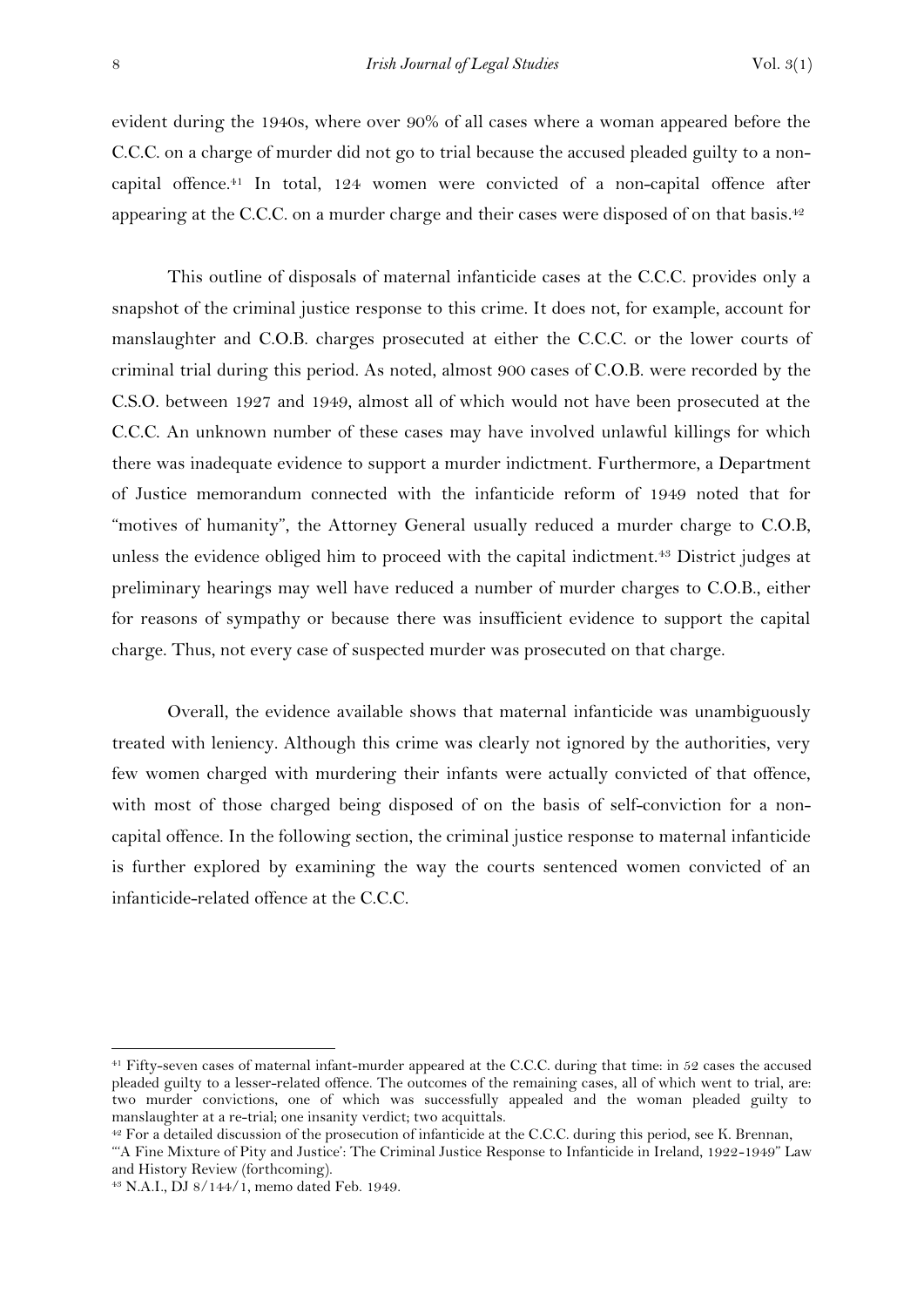# **III - Sentencing of Women Convicted of Infanticide-Related Offences at the C.C.C, 1924-1949**

Of the 160 women in this sample who appeared at the C.C.C. on an infant-murder charge, eight were sentenced to death, as was mandatory on a murder conviction.<sup>44</sup> However, a reprieve was granted in each of these cases and the sentence was commuted to penal servitude for life. The S.B.C.C.C. provides no further information on these cases. However, two "Returns of Persons Sentenced to Death", covering the period 1922-1937, indicate that it was standard practice for juries to recommend mercy in infanticide cases and for trial judges to endorse this in their recommendation to the Executive Council (the government).<sup>45</sup> It seems that women were usually released on licence after serving only a few years of their sentence.<sup>46</sup> Given that the judiciary had no discretion regarding the sentence imposed for murder, these cases are not considered further, except to say that it appears to have been unambiguously accepted by the judiciary and the government that women who murdered their infants ought not to be subject to the death penalty, or, indeed, a lengthy prison stay.<sup>47</sup>

One hundred and twenty-four women were sentenced at the C.C.C. for an infanticide-related offence.<sup>48</sup> All of those sentenced in this sample had initially been charged with murder, but the case had been disposed of on the basis of a conviction for manslaughter, C.O.B., or, more rarely, abandonment or child cruelty. The vast majority of these offenders were sentenced on foot of a guilty plea to one of the aforementioned offences; only ten of the 124 women sentenced for an infanticide-related offence in this sample had been convicted by a jury of that offence following a murder trial.<sup>49</sup> Sixty-seven

<sup>44</sup> One other woman was found guilty but insane and was ordered to be detained at the pleasure of the Governor-General. See N.A.I., S.B.C.C.C. I.D.-27-1, *A.G. v. M.F.*, 15 Nov. 1943. To preserve anonymity, only the initials of those accused of infanticide are provided in this article.

<sup>45</sup> N.A.I., Department of Taoiseach file (Capital Punishment) s7788(a), Return of Persons Sentenced to Death, 1922-32/1932-37. This Return of death penalty cases includes two other cases of maternal infanticide that resulted in a murder conviction which are not listed on the S.B.C.C.C. These cases are not included in this sample.

<sup>46</sup> *Ibid*.

<sup>&</sup>lt;sup>47</sup> Some women who were released early on licence may have been sent to a Magdalen Laundry or another similar institution: see *The Report of the Interdepartmental Committee to establish the facts of State involvement with the Magdalen Laundries* (February 2013) at ch. 9 para. 216-218, available at: http:

http://www.justice.ie/en/JELR/Pages/MagdalenRpt2013 [hereinafter Magdalen Report]. <sup>48</sup> See *supra* text at notes 38-42.

<sup>49</sup> *Ibid.*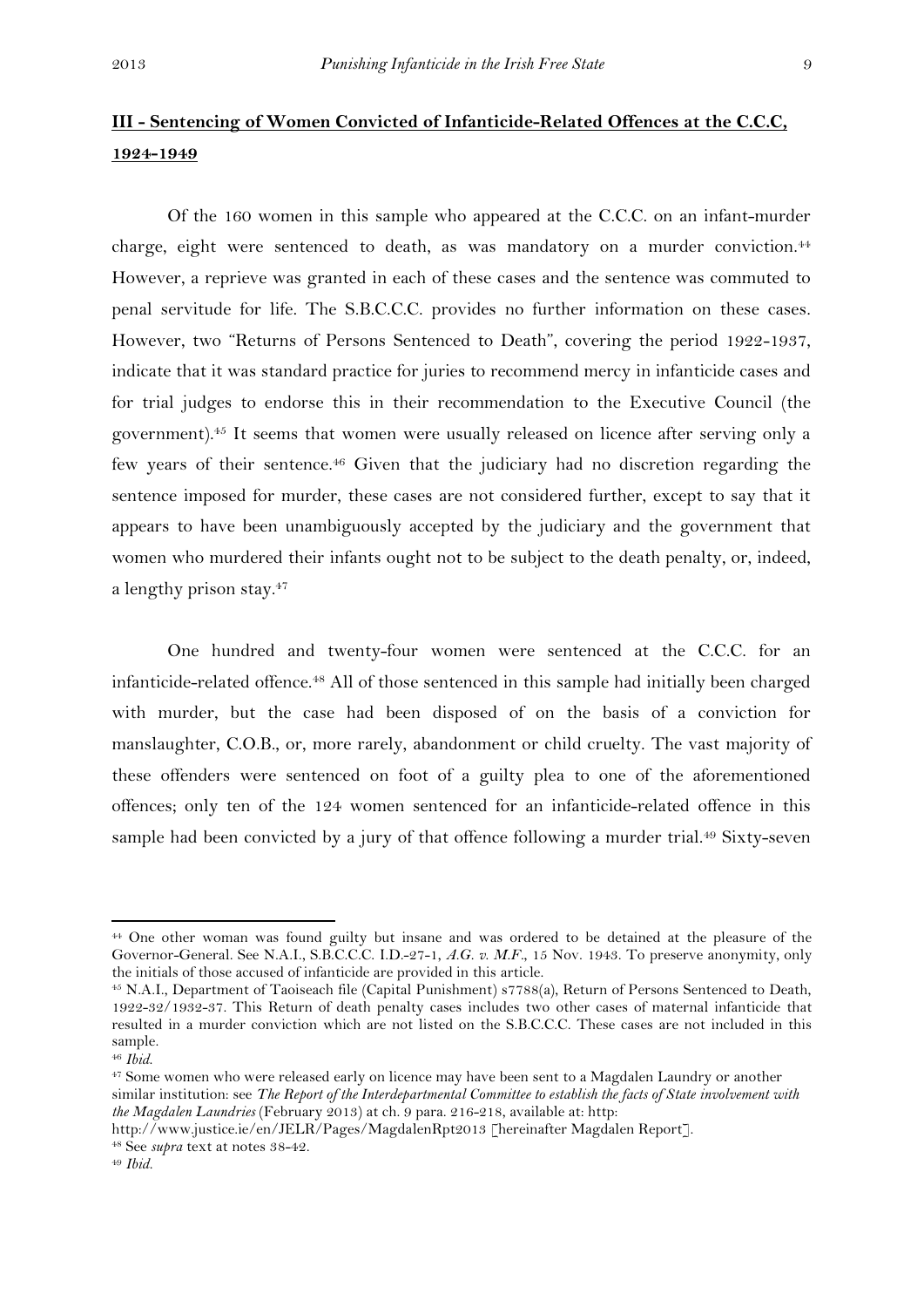women were sentenced on a manslaughter conviction; 54 were sentenced on a conviction for C.O.B.; and three women were sentenced for another offence.<sup>50</sup>

Slightly more than half of the women in this sample (65 of the 124 women who were sentenced for an infanticide-related offence; 52.4%) were given a custodial sentence, either a term of penal servitude, or a term of imprisonment, with or without hard labour.<sup>51</sup> 40.7% of women convicted of C.O.B. and 64.2% of those convicted of manslaughter were disposed of in this way. Custodial terms ranged from two months to four years in length, with most sentences, 63.1% (41 in number), being for a period of 12 months or less. In terms of the difference between manslaughter and C.O.B. convictions, the vast majority of those convicted of the latter (90.9%) received a term of imprisonment of 12 months or less, while a little less than half of those convicted of manslaughter were given a custodial term of 12 months or less (48.8%). Indeed, a slight majority (51.2%) of those sentenced on the homicide offence were given a period of at least 18 months custody. No-one convicted of C.O.B. was given a term in excess of eighteen months imprisonment.<sup>52</sup> In about one fifth (20.9%) of cases where a custodial sentence was given on a manslaughter conviction, the term imposed was in excess of two years.<sup>53</sup> Presumably, the fact that custody was imposed more frequently and for longer terms in cases of manslaughter reflects the increased seriousness of this offence.

However, only 20 women (16.1% of the 124 women who were sentenced on an infanticide-related conviction) actually served a term of imprisonment. In the majority of cases (69.2%) where custody was imposed, the sentence was suspended on the accused entering a recognisance to abide by certain conditions. It appears that none of the suspended sentences were subsequently activated as a result of the offender defaulting on her recognisance. There was little difference between the numbers of women convicted of either C.O.B. or manslaughter who actually served a prison sentence: only 14.8% of those convicted of C.O.B. and 17.9% of those convicted of manslaughter were sent to prison. Thus, the disparity noted between the number of C.O.B. and number of manslaughter

<sup>50</sup> See generally, *ibid*.

<sup>&</sup>lt;sup>51</sup> Women convicted of C.O.B. were punishable by a maximum sentence of two years imprisonment with or without hard labour; *O.A.P.A. 1861*, section 60. Manslaughter was punishably by a maximum sentence of penal servitude for life; *O.A.P.A. 1861*, section 5.

<sup>&</sup>lt;sup>52</sup> Indeed only two of those convicted of C.O.B. were given a term of greater than 12 months; both of these women were sentenced to 18 months imprisonment. The sentence was not suspended in either case.

<sup>53</sup> In each of these cases the sentence was penal servitude, the minimum term being three years. No woman was given a term in excess of 4 years penal servitude.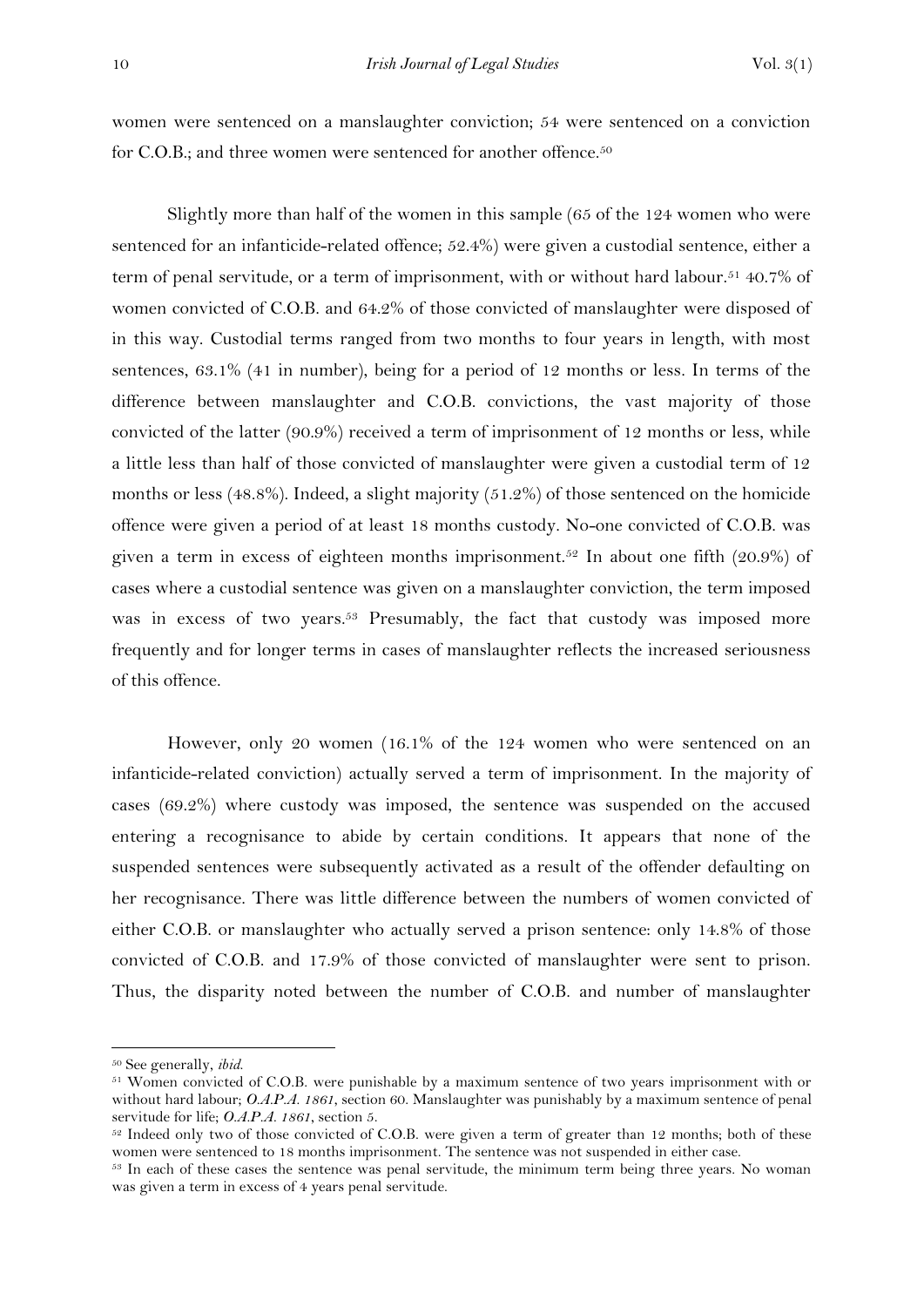convictions that attracted a custodial sentence is accounted for by the fact that suspended sentences were more commonly imposed in cases of manslaughter.<sup>54</sup>

It is apparent that in addition to the trend of suspending custodial sentences in infanticide cases, a high percentage of women who appeared at the C.C.C. for sentence on an infanticide-related conviction were not given a custodial sentence. Indeed, despite the fact that the offences these women were convicted of were all punishable by imprisonment/penal servitude, 47.6% of cases (59 in total) where a woman was sentenced for an infanticide-related offence did not attract a custodial penalty. In five of these cases, the offender was discharged without conditions; in one other case the woman was discharged on the basis of an undertaking entered by a third party.<sup>55</sup> In the remaining 53 cases, the accused was released<sup>56</sup> on entering a recognisance to abide by particular conditions. It appears that recognisances were entered either as part of a conditional discharge (or probation) under the provisions of the *Probation of Offenders Act 1907* (*P.O.A. 1907*), <sup>57</sup> or possibly in some cases as a result of the court's traditional authority to require offenders to enter recognisances or, in other words, to "bind-over" offenders with certain conditions attached.<sup>58</sup>

The *P.O.A. 1907* provides that on a conviction on indictment for an offence punishable by imprisonment the court may, in lieu of imprisonment, order that the offender be conditionally discharged on their entering into a recognisance to be of good behaviour and to appear for sentence if called to do so at any time during a specified period. <sup>59</sup> Aside from probationary supervision, $60$  other more onerous conditions, including requirements as

<sup>54</sup> 46.3% (31 in number) of women convicted of manslaughter were given a suspended custodial sentence; only 25.9 per cent of COB convictions attracted this penalty.

<sup>55</sup> N.A.I., S.B.C.C.C. I.C.-88-61, *A.G. v. M.J.McD.*, 8 Feb. 1927: "discharged on undertaking of Mrs M[…] to hand prisoner over to Mr C[...] of [...]". It is not clear who these parties were, and, in particular, whether this involved some kind of institutional disposal.

<sup>&</sup>lt;sup>56</sup> The terminology used in the records was that the offender was "allowed out", was released, or was discharged.

<sup>57</sup> 7 Edw. VII, c. 17.

<sup>58</sup> For information on the recognisance/the bind-over see: N. Walker, *An Analysis of the Penal System in Theory, Law and Practice: Crime and Punishment in Britain*, 2nd ed., (Edinburgh: Edinburgh University Press, 1968) 169- 170 [hereinafter Walker]; T. O'Malley, *Sentencing Law and Practice*, 2nd ed., (Dublin: Thomson Round Hall, 2006) ch. 25 [hereinafter O'Malley]; N. Morgan, "Binding Over: the Law Commission Working Paper" [1998] Criminal Law Review 355-368 [hereinafter Morgan].

<sup>59</sup> *P.O.A. 1907*, section 1(2). The maximum period that could be set was three years.

<sup>60</sup> *P.O.A. 1907*, section 2(1). The Act essentially allowed for two disposals on a conviction on indictment, either a recognisance/a conditional discharge, or a probation order (a conditional discharge with supervision); see G. Mair & L. Burke, *Redemption, Rehabilitation and Risk Management: A History of Probation* (Abingdon: Routledge,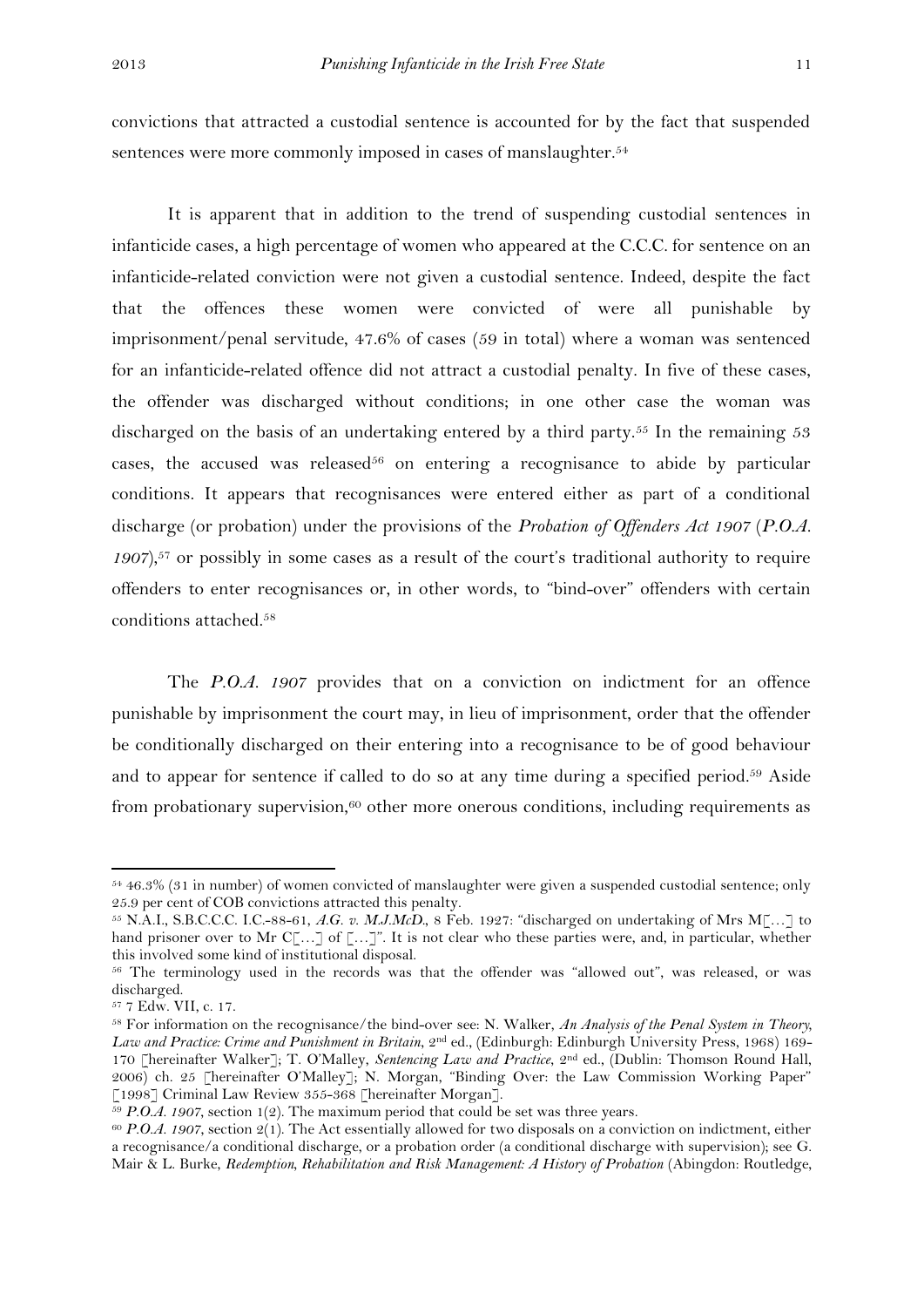to residence, and any other conditions "as the court may, having regard to the particular circumstances of the case, consider necessary for preventing a repetition of the same offence or the commission of other offences", could also be attached.<sup>61</sup> The S.B.C.C.C. records do not clearly specify whether in cases involving recognisances judges were imposing a conditional discharge/probation under the *P.O.A. 1907* or a bind-over. It is assumed that where the two requirements of a conditional discharge, namely to be of good behaviour and to come up for sentence if called, were imposed, that the judge was exercising his discretion under the 1907 statute. 62

Where an infanticide offender entered a recognisance, either as a result of a suspended sentence, a conditional discharge/probation, $63$  or possibly a bind-over, she was usually conditioned to keep the peace and/or be of good behaviour for a certain period, and, in most cases, was also bound to appear for sentence if called upon to do so. Aside from these standard requirements, the most common condition attached to a recognisance undertaken at the C.C.C. by a woman who had been convicted of an infanticide-related offence was that the she would enter and remain at a designated institution, usually a religious-run establishment, for a specified period, and that she would obey the rules and regulations there.<sup>64</sup> Forty of the 45 women who were given a suspended sentence and 33 of the 53 women who were conditionally discharged/bound over undertook to abide by a condition of institutional residence.

Overall, 73 women (58.9%) in this sample entered a recognisance which incorporated a condition of institutional residence. The vast majority were sent to convents

<sup>2012)</sup> at 26 [hereinafter Mair & Burke]. Probation is essentially a conditional discharge with a condition of supervision attached; see O'Malley, *supra* note 58 at 472-473.

<sup>61</sup> See *P.O.A. 1907*, s. 2(2), as amended by the *Criminal Justice Administration Act, 1914*, section 8 [4 & 5 Geo. V, c. 58].

 $62$  Possibly the Irish records inaccurately recorded the conditions attached to the recognisance in some cases – *i.e.* there may be cases where the offender was conditionally discharged under the *P.O.A. 1907*, but the record does not accurately reflect this. However, in cases where the recognisance did not include the requisite conditions for a conditional discharge, it is possible that the court was using the bind-over option. There appears to be a lack of clarity, however, in the authorities on whether the bind-over could be used as a sentence in its own right, or whether, particularly in cases involving felonies, it was an ancillary order. Walker, *supra* note 58 at 169-170, notes that courts could order persons to enter recognisances to keep the peace and be of good behaviour either in combination with another sentence (for certain offences), or instead of passing sentence. However, see also Morgan, *supra* note 58 at 360-361; O'Malley, *supra* note 58 at 486.

<sup>63</sup> Although in some cases it is evident that probationary supervision was attached, it is not always clear from the records whether the offender was placed under the supervision of a probation officer. Due to the lack of clarity in the records, no distinction will be made in this article between discharges involving probationary supervision and those which did not (see *supra* at note 60); disposals under the *P.O.A. 1907* will be referred to generally as conditional discharges.

 $\frac{64}{64}$  In one case, it appears that the judge ordered the woman to reside at the home in question, without her having agreed to this as part of an undertaking to the court.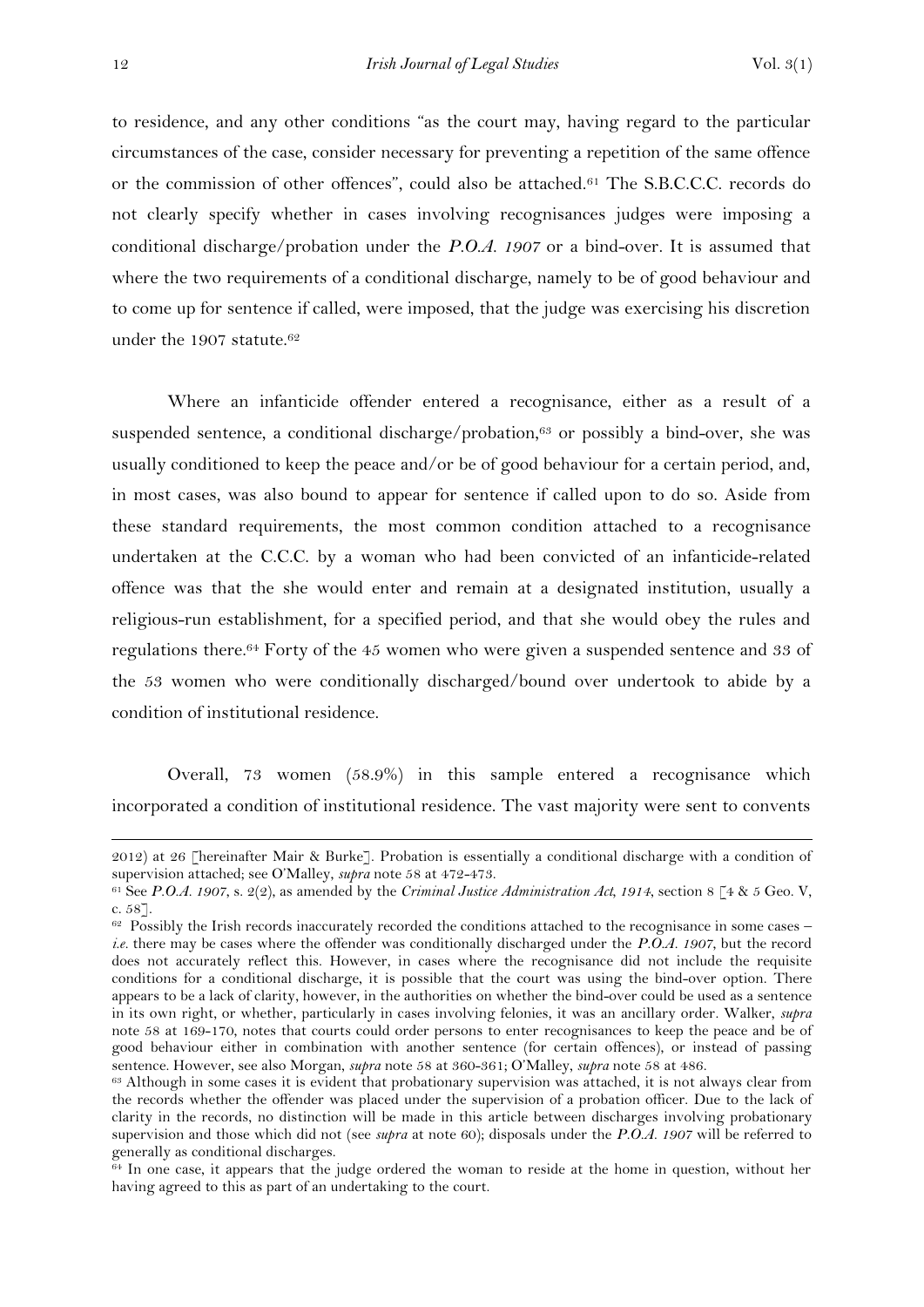1

run by Catholic nuns, such as the various Magdalen asylums in Dublin and other parts of the country, and Our Lady's Home at Henrietta Street in Dublin; protestant offenders were sent to Bethany Home in Dublin, and one woman was sent to a Legion of Mary Hostel.<sup>65</sup> In 93.2 % of cases involving institutional detention, the period specified was between one and two years. The terms imposed were: three months (1 case); 12 months (35 cases); 15 months  $(2 \text{ cases})$ ; 18 months (14 cases); two years (17 cases) and three years (3 cases).<sup>66</sup> In one case, the offender was sent to a convent "until her marriage … was solemnised".<sup>67</sup>

In terms of the length of residence required as part of these recognisances, it appears that women sent to convents and other similar establishments were often sentenced to a longer periods of institutional "detention" than those given an ordinary custodial penalty.<sup>68</sup> This is particularly evident in cases involving C.O.B. convictions. For example, over 90% of those given a prison term on foot of a C.O.B. conviction were given a sentence of 12 months or less. No-one convicted of that offence was given the maximum term of two years imprisonment and only two women  $(9.1\%)$  were given a term exceeding one year.<sup>69</sup> However, just over 35% of institutional disposals in cases involving C.O.B. convictions involved a term of residence in excess of 12 months. Indeed, just over one quarter of convent disposals on a C.O.B. conviction involved at least a two-year residential period. 70 Although the disparity is not as evident in manslaughter cases, there does seem to have been a tendency to impose slightly longer terms of institutional residence.<sup>71</sup>

An examination of those cases where a custodial sentence was suspended in favour of institutional residence also indicates that judges tended to send women to convents for longer periods than they did in the case of prison. In 42.5% of such cases the period of institutional residence was longer than the custodial term imposed. More strikingly, in a significant majority (76.9%) of COB cases where a term of imprisonment had been

<sup>&</sup>lt;sup>65</sup> For convenience, references to convents in this article encompass establishments run by Catholic nuns, and Bethany Home. Legion of Mary Hostels were often used as places of residence for offenders on probation; see E. Fahy, "Probation of Offenders" (1943) 62 Hermathena 61 at 80 [hereinafter Fahy].

<sup>&</sup>lt;sup>66</sup> In the vast majority of cases the period of residence set was definite. Very occasionally, however, the record notes that the offender was to reside at the institution in question for *at least* the period stated.

<sup>67</sup> See N.A.I., S.B.C.C.C. I.D.-11-92, *A.G. v. T.C.*, 19 Nov. 1934.

<sup>68</sup> See Rattigan, *supra* note 4 at 210-211, who makes the same finding.

<sup>69</sup> In both cases an 18-month term was imposed. See *supra* note 52.

<sup>70</sup> 22.58% (seven) were given a 2 year term; 9.68% (three) were given an 18-month term; one woman was given a three-year term, with an option for release after two years on the approval of the institution's medical officer.

<sup>71</sup> 62.5% of women convicted of manslaughter (25) who were given a convent disposal were detained for a period in excess of 12 months, while only slightly more than half of those (51.2%) given prison terms were sentenced to a term of greater than 12 months. However, most of the prison terms were suspended.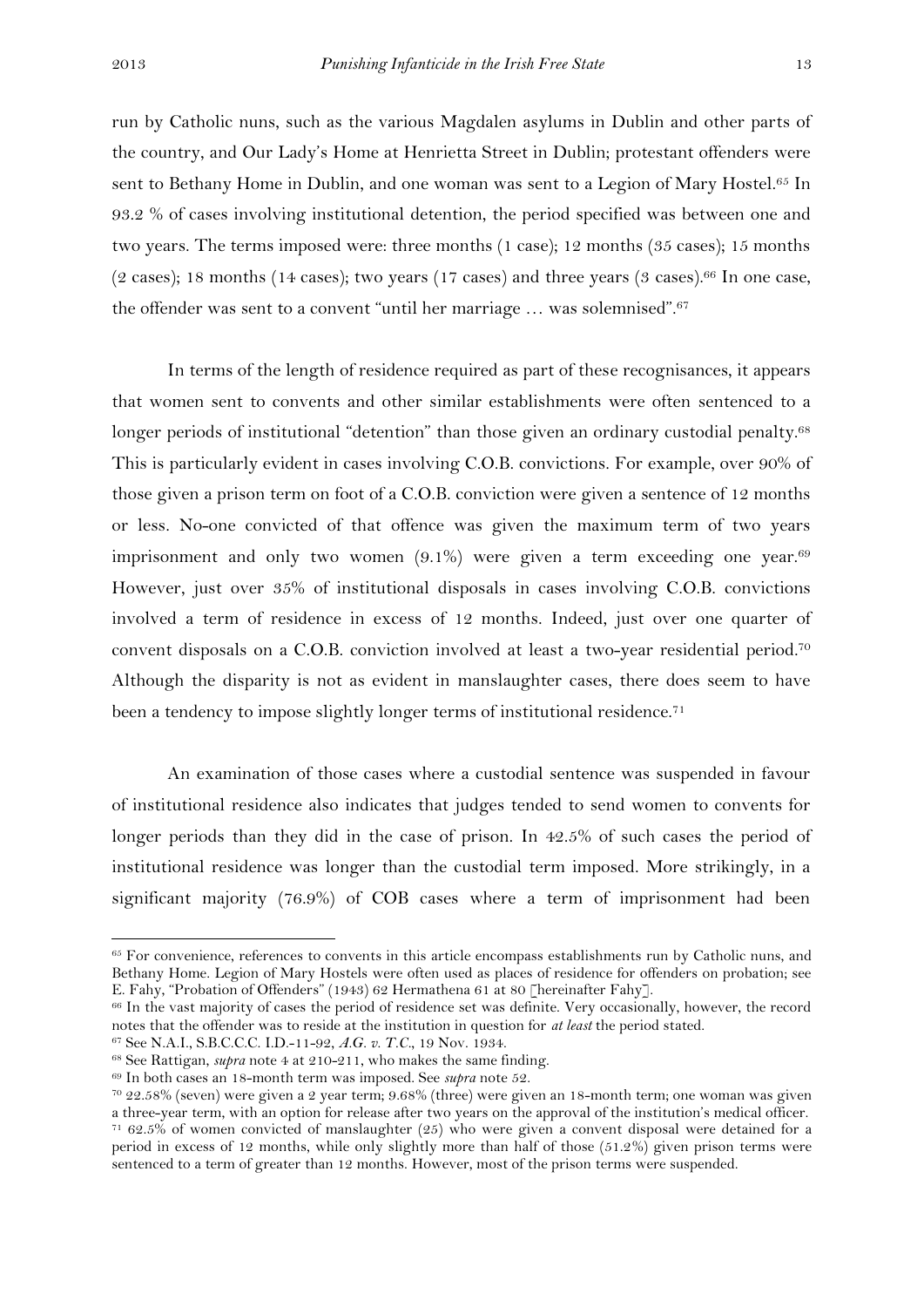suspended in favour of an institutional disposal, the offender was subjected to a lengthier term of detention than if she had been sent to prison; the same is true in a little over a quarter of manslaughter cases.<sup>72</sup>

In choosing the period of residence required, though judges were likely influenced by standard sentencing considerations, such as, for example, offence seriousness, and other aggravating or mitigating factors, they were also possibly constrained by the policies of the institutions involved. The establishments relied on were voluntary organisations and therefore were not subject to state control or interference. Thus, admission to a convent or similar institution was at the discretion of the authorities there and they were not legally obliged to admit criminal offenders. <sup>73</sup> It seems plausible that the institutional authorities were able to suggest, if not prescribe, as a condition of admitting an offender, the period of residence to which she be subject. Institutional disposals at the C.C.C. were usually for periods of between one and two years duration.<sup>74</sup> If the minimum period of residence for unmarried mothers seeking assistance at these institutions was not less than twelve months,<sup>75</sup> it is possible that female offenders would not have been accepted unless they agreed to stay for a period congruent with institutional policy in relation to other residents.

As noted, the provisions of the *P.O.A. 1907* granted judges the authority to impose a wide range of conditions to a conditional discharge, including, specifically, a requirement as to residence.<sup>76</sup> Under this statute judges had the discretion to impose such conditions for a maximum of three years.<sup>77</sup> In the case of suspended sentences and bind-overs, it seems that courts derived authority to impose institutional residence as a result of its own assumed power to attach a wide range of conditions to these non-statutory disposals. Luddy notes, however, that in the early 1940s Department of Justice officials expressed unease about the practice of suspending sentences on condition that the offender undertook to enter a religious institution, noting that this "makeshift practice" left the authorities powerless to force offenders to remain if they decided to leave at any time.<sup>78</sup> However, although there

 $72$  In 44.4% of manslaughter cases where a woman was given a suspended sentence with an institutional disposal, the required period of residence was equal to the proposed period of imprisonment.

<sup>73</sup> J.M. Smith, *Ireland's Magdalen Laundries and the Nation's Architecture of Containment* (Notre Dame: University of Notre Dame Press, 2007) at 65 [hereinafter Smith].

<sup>74</sup> See *supra* text at notes 66-67. Overall, three women were given a residence period in excess of two years; only two women were given a term of less than one year.

<sup>75</sup> See *supra* text at notes 28-29.

<sup>76</sup> See *supra* text at note 61.

<sup>77</sup> *P.O.A. 1907*, s.1(2). See *supra* text at note 59.

<sup>78</sup> Luddy, *supra* note 9 at 121, referring to N.A.I., Department of Justice 8/128 Criminal Justice (Female Offenders Bill) 1942, File Jus 8/128.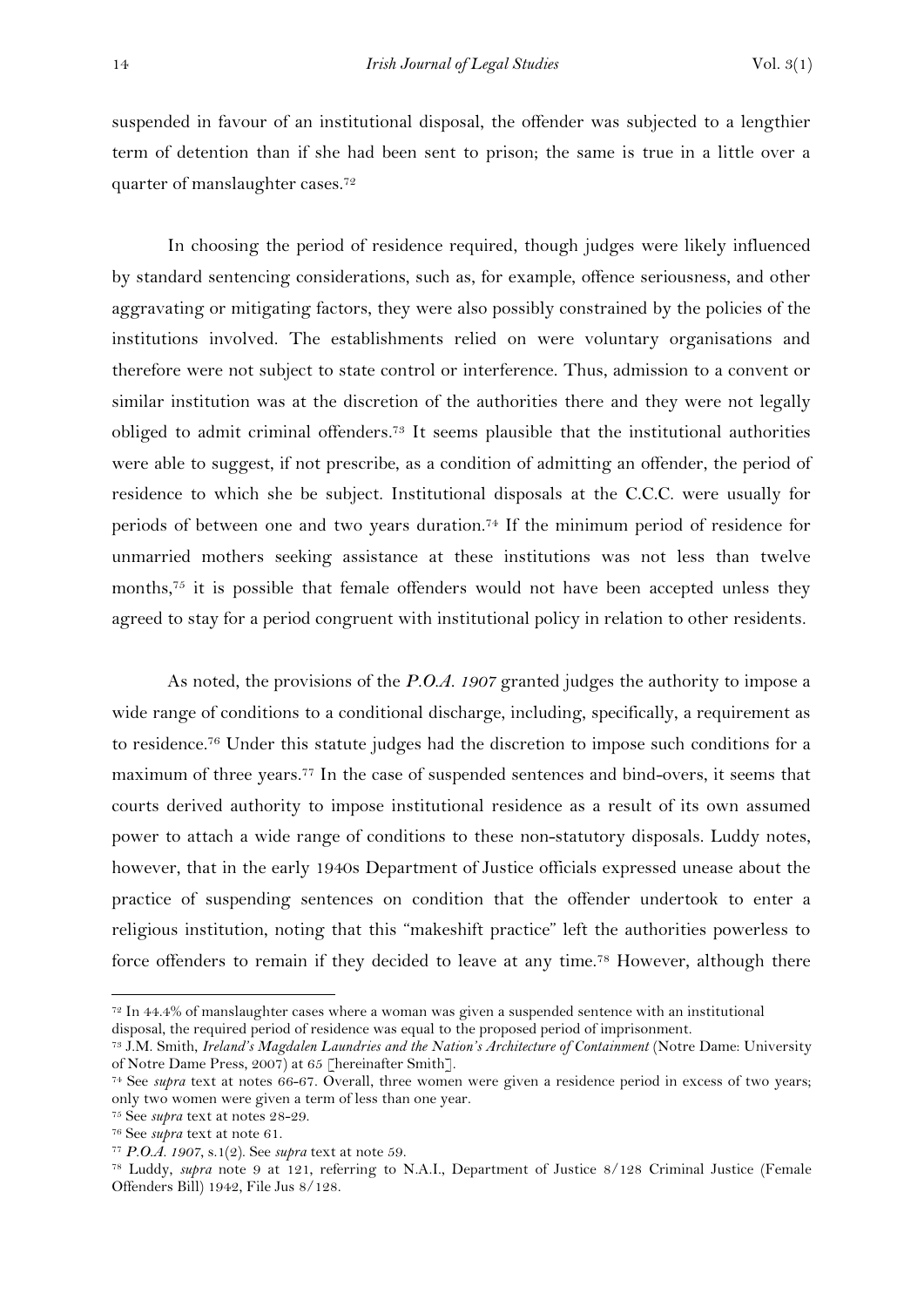may have been no statutory power by which to compel a female offender to remain at a convent, courts did retain the authority to impose a prison sentence in the event of the offender being in breach the terms of the recognisance. In most cases where a period of institutional residence was agreed to as part of a recognisance, it constituted an alternative to a custodial sentence, which had either been suspended or which the court retained the option to pass for a specified period.<sup>79</sup> The threat of a custodial penalty probably constituted sufficient incentive for compliance with the residential requirement attached to the recognisance. The S.B.C.C.C. notes only one case where a woman defaulted on her recognisance, which was entered as part of a conditional discharge, by breaking the rules and regulations of the convent to which she had been sent. She was brought before the court twice and was eventually ordered to serve a term of imprisonment.<sup>80</sup>

Not every woman who was conditionally discharged, bound-over, or given a suspended sentence was required to undertake a period of institutional residence. Five of those given suspended sentences and 20 of the 53 women who entered a recognisance as part of a conditional discharge or bind-over were released into the community. One woman in the latter group was handed over to her parents on release. Interestingly, one woman who was conditionally discharged/bound-over also undertook to "immediately" marry a particular individual, presumably the father of the infant-victim. Two months later, a certificate of marriage was lodged with the court and it was noted on the record that "there will be no necessity for further appearance or application on her behalf to the court".<sup>81</sup> Finally, in three cases, the offender entered a recognisance to appear at the next sitting of the court for sentence if called upon to do so. All of these women were married in the interim period.<sup>82</sup> Arguably, marriage was an implicit condition of their release and of the court's decision not to sentence.

This account of sentencing of women convicted of infanticide-related offences at the C.C.C. during the period 1924-1949 indicates that Irish judges tended to avoid imposing a custodial sanction on these offenders. Although just over half of those sentenced were given

 $\overline{a}$ 

<sup>79</sup> Forty cases involved a suspended sentence; 33 cases involved recognisances, 23 of which included an undertaking to come up for sentence if called. It is unclear whether in the remaining cases (10 in total) the court retained the power to sentence the offender should she default on the terms of her recognisance. If these cases involved a bind-over, it would appear that no such power existed; see Morgan, *supra* note 58 at 361-362**.** <sup>80</sup> N.A.I., S.B.C.C.C. ID-33-68, *A.G. v. N.H.*, 9 June 1931.

<sup>81</sup> N.A.I., S.B.C.C.C. ID-33-68, *A.G. v. M.H.*, 9 June 1931.

<sup>82</sup> N.A.I., S.B.C.C.C. ID-27-1, *A.G. v. K.McG.,* 9 June 1942; *A.G. v. S.M.*, 15 Nov. 1943; *A.G. v. N.O'S.*, 13 Nov. 1945.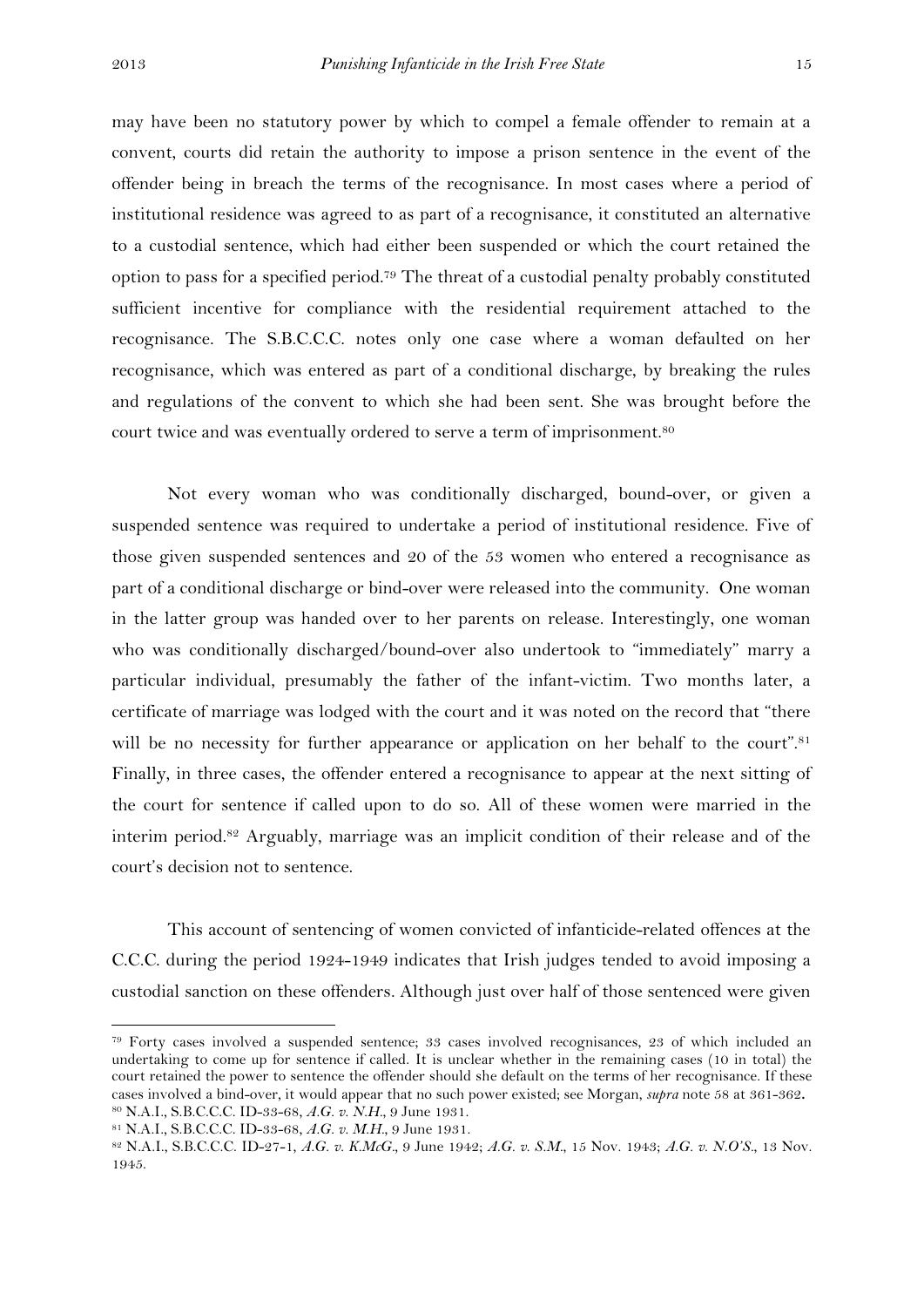a term of imprisonment, only 16% of the women in this sample actually served time in prison. <sup>83</sup> Courts commonly used non-custodial sentencing options, including conditional discharges under the *P.O.A. 1907*, and possibly bind-overs, even in cases involving manslaughter convictions. What is most striking about sentencing practice in these cases is that almost 60% of these offenders were required to reside at a religious institution for a specified period. The use of convents and other similar institutions as a sentencing option in cases of infanticide will be further explored in the following section.

#### **IV - Punishment or Mercy: Religious Institutionalisation as a Sentencing Disposal**

From the above analysis it is apparent that Irish judges took a lenient approach to sentencing women for infanticide-related offences. The crimes for which these women were being sentenced were mainly manslaughter, which was punishable by a maximum of life imprisonment, and C.O.B., which was punishable by a maximum sentence of two years imprisonment with hard labour.<sup>84</sup> Custodial sentences were imposed in only slightly more than half of the cases in this sample, and most of these were suspended. While suspended sentences did constitute a formal punishment, the offender was able to avoid the punitive consequences of this sanction by observing certain conditions. Further, even where a sentence had been imposed, suspended or otherwise, it was rare for the offender to be given a custodial period of more than two years. Indeed, looking only at those cases where a term was actually served, only three women, all of whom had been convicted of manslaughter, spent more than two years in prison.

A similar disinclination to send women to prison for infanticide is also evident in England during the same period. Nigel Walker, in his examination of sentencing practice in England between 1922 and 1965 found a steady reduction in the use of imprisonment for the offence of infanticide, which had been made a separate category of homicide by virtue of the *Infanticide Act 1922*.<sup>85</sup> For example, between 1923 and 1927, 59 women were sentenced for infanticide. 49.1% were given a prison sentence, two of them for three or four years

<sup>&</sup>lt;sup>83</sup> This figure excludes those who were imprisoned following a murder conviction.

<sup>84</sup> See *supra* note 51.

<sup>85</sup> N. Walker, *Crime and Insanity in England, vol 1: The Historical Perspective* (Edinburgh: Edinburgh University Press, 1968) 133. The Infanticide Act 1922 (12 & 13 Geo. V, c. 18) created the offence of infanticide. It was available where a woman wilfully killed her newly-born child while the balance of her mind was disturbed from the effects of childbirth. This was amended in 1938 to extend the provisions to cover victims up to the age of twelve months and mental disturbances caused by the effects of lactation consequent on childbirth; *Infanticide Act 1938* (1 & 2 Geo VI, c. 36). Infanticide was punishable by a maximum sentence of life imprisonment.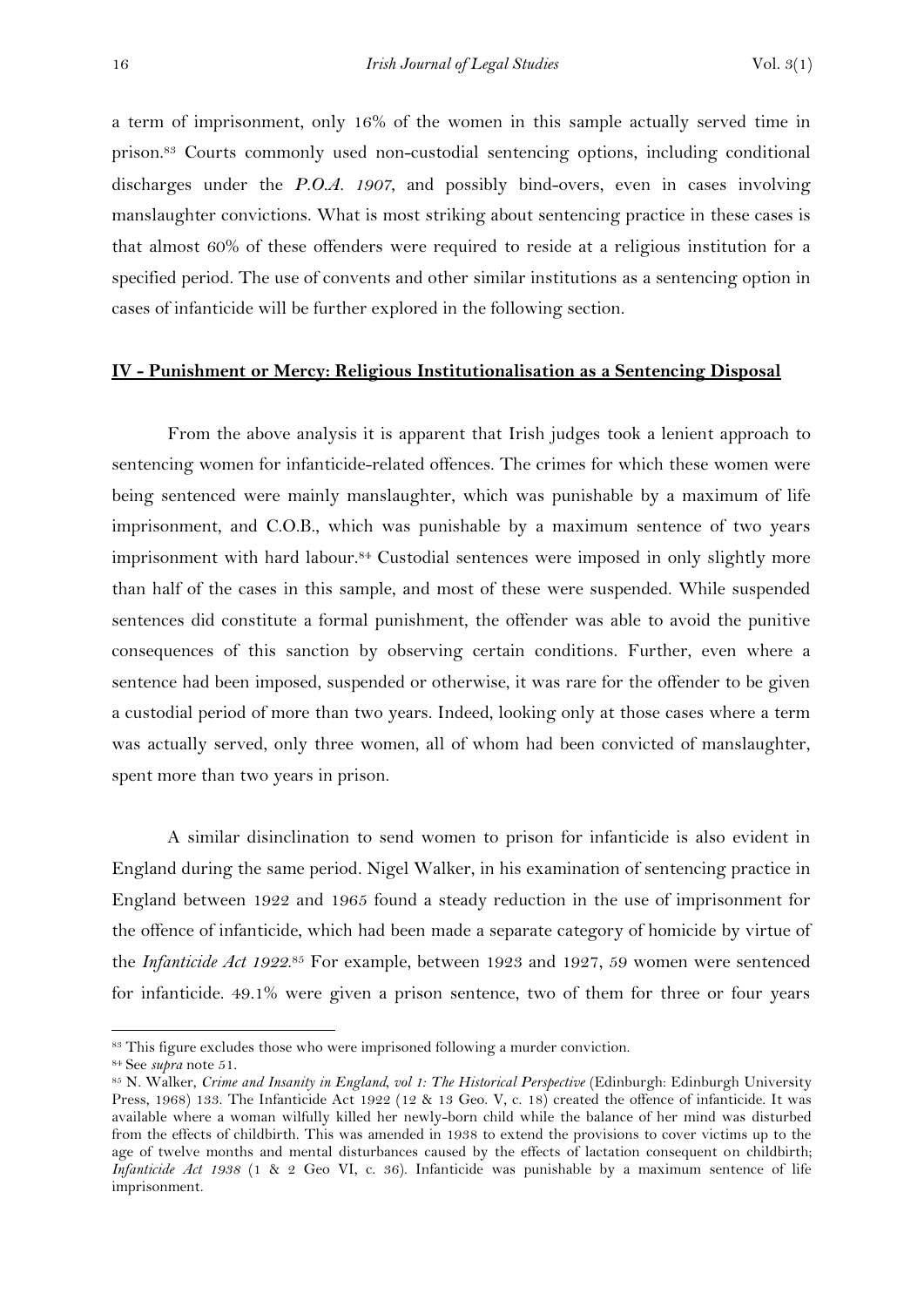penal servitude; 42.4% were given recognisances; 5.1% were given probation; and 3.4% were otherwise dealt with. Between 1946 and 1950, almost half of those convicted of infanticide (49%) were given probation, while only 22.3% were imprisoned; 24.4% were given recognisances and 4.3% were otherwise dealt with.<sup>86</sup> Walker concludes that "... the virtual abandonment of prison sentences as a means of dealing with a crime involving the taking of human life is one of the most striking developments in the history of our sentencing policy".<sup>87</sup>

Interestingly, Kramar's overview of sentencing statistics for C.O.B. in Canada demonstrates a slight increase in the use of imprisonment for those convicted of C.O.B. during this period. For example, for the period 1920-1929, 46.2% of those convicted of C.O.B. were given a sentencing disposal classified as "other" (most likely probation); 43.7% were incarcerated in jails (mostly for a period of one year or less); 10.3% were sent to reformatories. In the following decade, 43% of C.O.B. convictions resulted in an "other" disposal; 40.2% were given jail terms (again mainly for periods of less than one year); while 17.2% were sent to reformatories. For the period 1940-1948, only 34% of convictions resulted in an "other" disposal; 14% were sent to reformatories; the remainder (48.8%) were incarcerated in jails.<sup>88</sup> Overall, however, the data indicates a tendency towards lenient sentences with the majority of women being given a probationary sentence or a period of detention at a reformatory; where jail sentences were imposed, these were generally for short periods and the offender was often released after a serving a few months.<sup>89</sup>

Thus, it seems that Irish judges were not alone in their non-custodial approach to infanticide. However, the common practice of attaching a condition of institutional residence to suspended sentences, conditional discharges and other recognisances meant that in order to avoid a prison term many women had to abide by a particularly onerous condition which, among other things, involved a deprivation of liberty. Indeed, when convent disposals are taken into consideration, it can be said that 75% of infanticide-related convictions resulted in a form of detention, either as a result of a custodial sanction, or, in the majority of cases, an undertaking for a period of institutional residence.

 $\overline{a}$ 

<sup>86</sup> *Ibid*. Walker does not state that any of the prison sentences imposed on English women convicted of infanticide were suspended.

<sup>87</sup> *Ibid*.

<sup>88</sup> See generally, Kramar, *supra* note 40 at 45-50 and Tables1.4, 1.5 and 1.6.

<sup>89</sup> *Ibid*. at 50.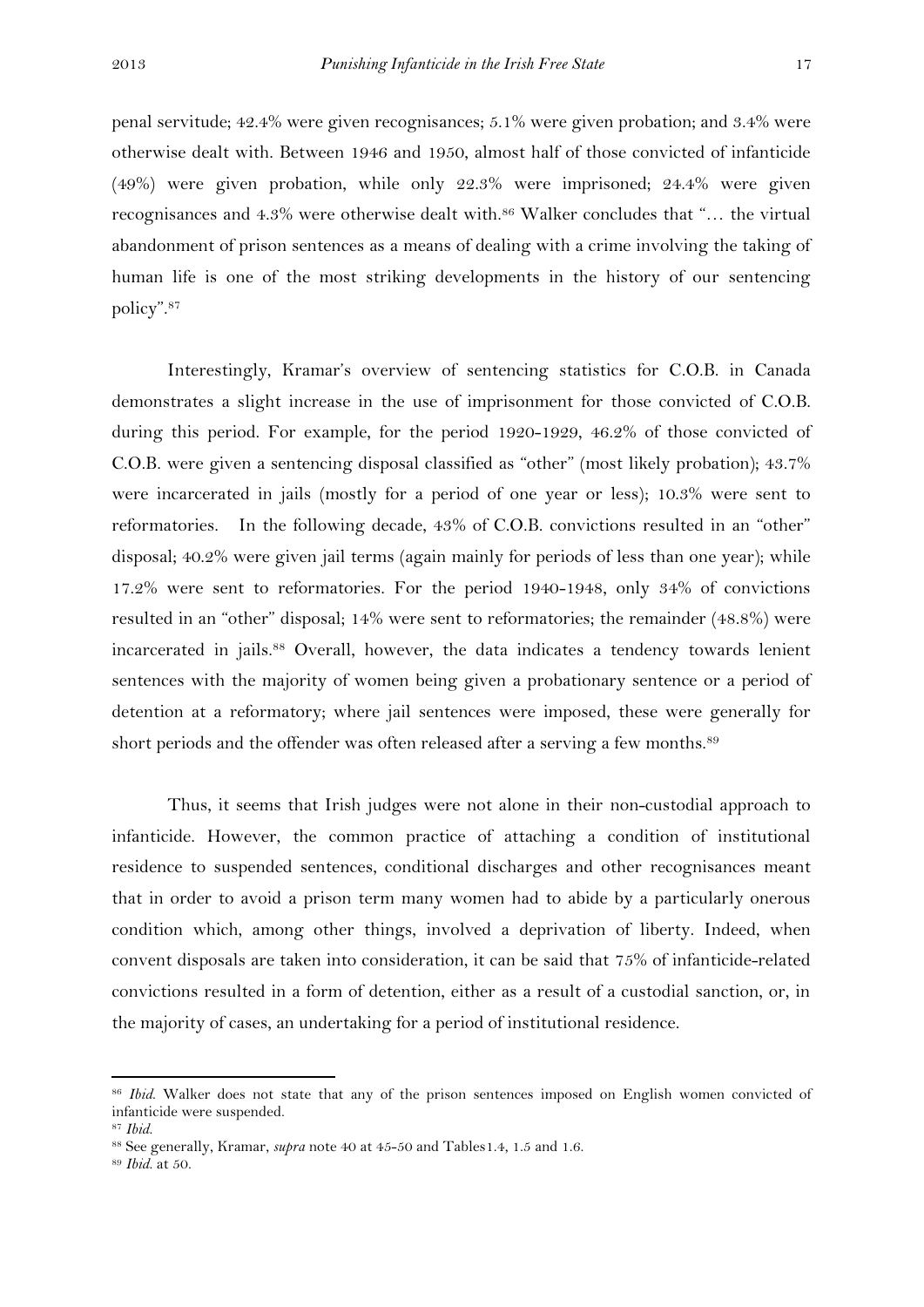Some women may have found it difficult to leave religious institutions after the required period of residence had expired. This may have been due to institutional or familial pressure to remain, or because they lacked the necessary support to re-establish themselves in society, especially as a result of the difficulties involved in overcoming the stigma attached to their previous residence.<sup>90</sup> However, while at least some religious congregations may have preferred life-long detention of penitents, there is no conclusive evidence that women were compelled to stay by the religious orders involved. <sup>91</sup> Indeed, the recent Magdalen Report indicates that women who entered the Magdalen institutions via the criminal justice system usually left once they had satisfied their obligation to the court. <sup>92</sup> It seems that in the case of probation admissions in particular, offenders were kept informed by their probation officer of the date on which they were free to leave the institution.<sup>93</sup> Although a small number of women did remain after the probation period had ended, the majority left "at or around" the time their residential obligation expired.<sup>94</sup> Although some of the records are missing or incomplete, it seems that women who went to Magdalen Laundries on the basis of a suspended sentence may have been similarly free to leave at the end of the agreed period, though the Magdalen Report does not reach a clear conclusion with respect to this group of admissions.<sup>95</sup> Possibly because these women were not under the supervision of a probation officer, they may not have been as well informed about their right to depart at a certain date or supported in this regard.<sup>96</sup>

The impact of institutional residence on the offender was undoubtedly severe. In addition to being deprived of their liberty, residents were subject to harsh regimes involving unpaid work, religious/moral instruction, constant supervision and strict discipline.<sup>97</sup> Where there was a focus on religious redemption and reform, particularly if the objective was to meet ideological requirements with respect to appropriate femininity, most

<sup>90</sup> See Smith, *supra* note 73 at 66. See generally Luddy, *supra* note 9 at 121-123.

<sup>91</sup> Luddy, *supra* note 9 at 95 and 119-123; Smith, *supra* note 73 at 45; Earner-Byrne, *supra* note 22 at 187-189.

<sup>92</sup> Magdalen Report, *supra* note 47 at ch. 9.

<sup>93</sup> *Ibid.* at para. 152 and 158.

<sup>94</sup> *Ibid*. at page 205, and see also at paras. 179-193 for sample probation cases with dates of departure from the institution.

<sup>95</sup> See generally, *ibid.* at para. 195-197.

<sup>&</sup>lt;sup>96</sup> For example, the Magdalen Report noted that probation officers tried to obtain employment for women who left these institutions after a period of probation; *ibid.* at para.158. It does not state whether similar supports were in place for those who entered via other routes.

<sup>97</sup> See generally, Luddy, *supra* note 9 at 76-123.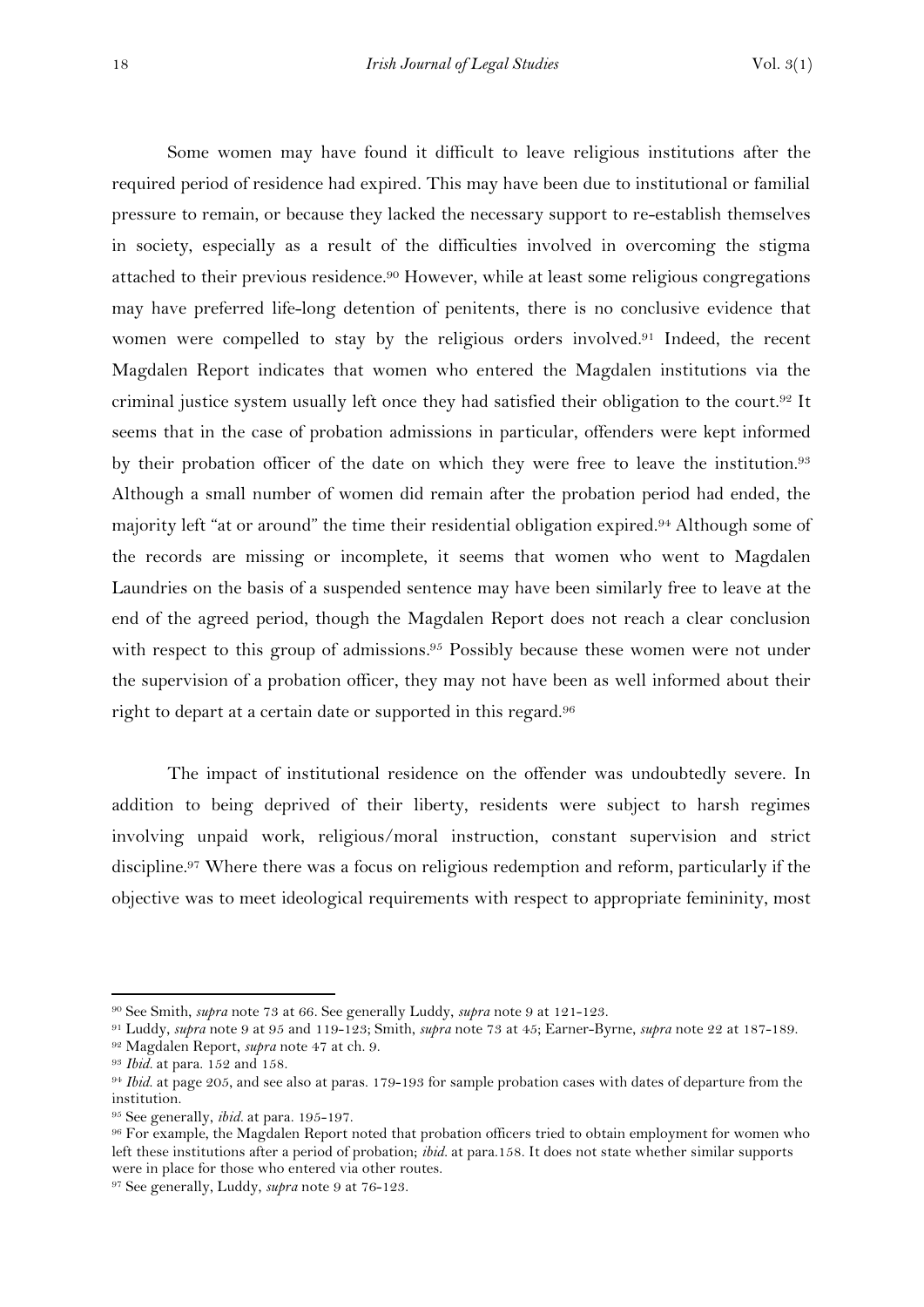especially sexual purity, this would have added to the intensity of the experience.<sup>98</sup> In sum, the impact of a residential requirement was punitive.

However, it is not clear whether judges viewed institutional disposals in this way. Unfortunately the court records consulted in this research do not shed any light on judicial motives or reasoning behind sentencing practice, and, in particular, whether judges were cognisant of the burdens entailed in institutional residence. Judges may not have viewed this disposal as being as onerous as a prison term. Indeed, the fact that institutional residence tended to be for longer periods than custodial terms suggests that judges viewed residential requirements as less demanding and punitive than imprisonment. Alexis Guilbride notes that although the Magdalen institutions were known as "fearsome places", little was known about the actual conditions inside, and she concludes that judges probably believed they were being lenient when they sent women there.<sup>99</sup> In the S.B.C.C.C. records, Miss Hetty Walker of Bethany Home in Dublin deposed that if the judge took "a lenient course", the offender would be admitted into said Home. <sup>100</sup> This does suggest that sending women to institutions was considered a relatively lenient option.<sup>101</sup>

Smith, however, argues that the courts "understood [the Magdalen] institutions as primarily recarceral and inherently punitive".<sup>102</sup> Of course, even with "voluntary" detention, the loss of liberty involved would at the very least have implied some element of punishment.<sup>103</sup> Despite the secrecy surrounding these institutions, it is possible that judges were aware that residents were subject to intense supervision and discipline, that they engaged in very demanding work for no payment in the commercial laundries attached, and that some "penitents" may have remained after the required residential period had ended.<sup>104</sup> Presumably, judges were aware of the stigmatising effect of this form of institutionalisation, particularly in the case of the Magdalen asylums.

<sup>98</sup> See generally, Luddy, *supra* note 9, ch. 3; Smith, *supra* note 73, ch. 1. For further discussion see below text at notes 140-142 and 169-173.

<sup>99</sup> Guilbride, *I Went Away, supra* note 4 at 40-46.

<sup>100</sup> N.A.I., S.B.C.C.C. ID-33-68, *A.G. v. E.D.*, 18 Nov. 1930.

<sup>101</sup> Rattigan, *supra* note 4 at 212-213, reaches a similar conclusion.

<sup>102</sup> Smith, *supra* note 73 at 65.

<sup>103</sup> Earner Byrne, *supra* note 22 at 189, notes that detention of unmarried mothers had a punitive element.

<sup>104</sup> Rattigan, *supra* note 4 at 224, observes that "… the religious orders would have had a vested interest in detaining these [criminal] women in their institutions, as they provided them with a cheap form of labour".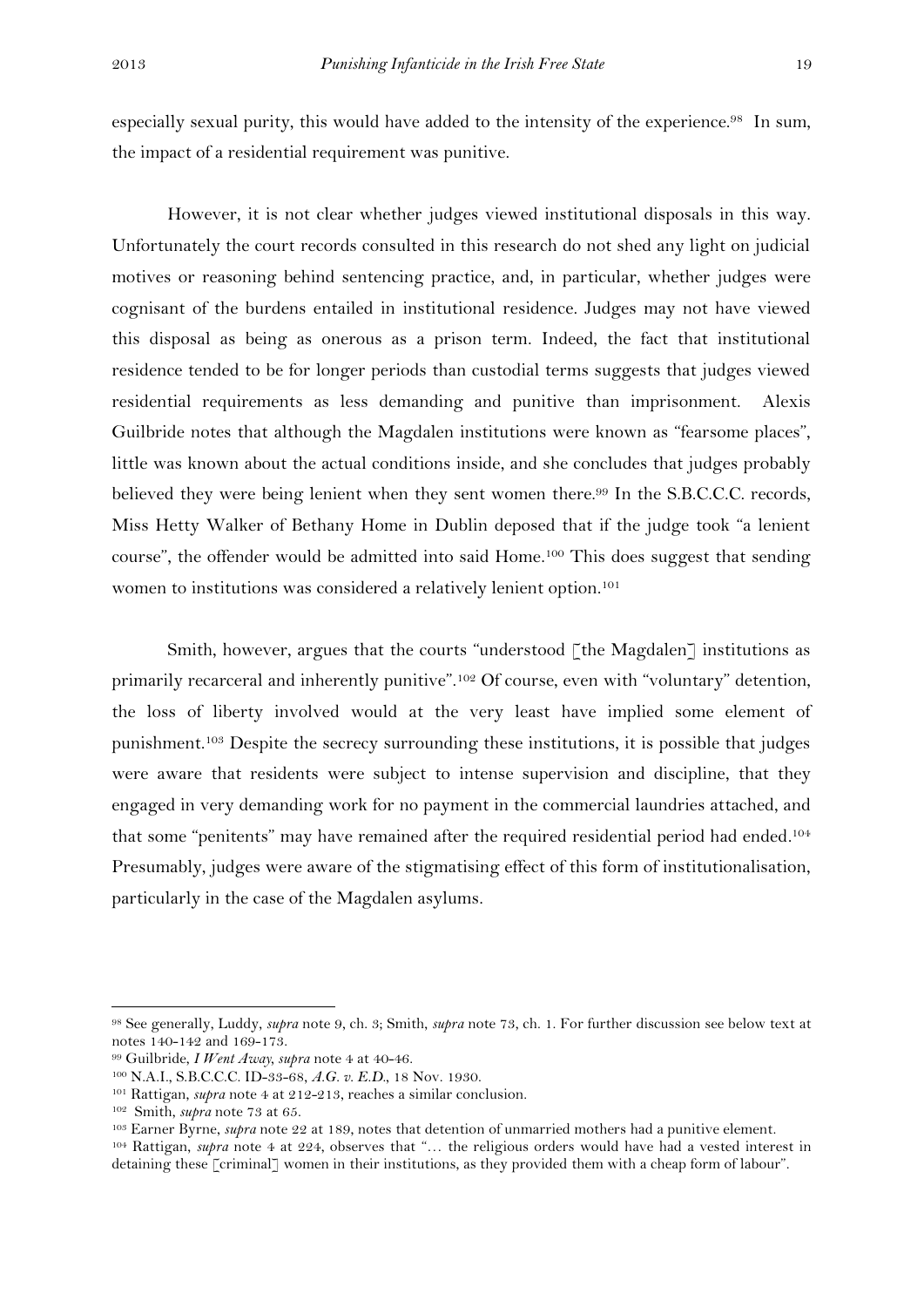However, in opting to suspend a sentence or conditionally discharge/bind-over the offender, it would appear that judges were declining a punitive sanction in favour of a more lenient, and indeed rehabilitative, outcome.<sup>105</sup> In particular, the *P.O.A. 1907*, states that a conditional discharge may be imposed where "it *is inexpedient to inflict any punishment or any other than a nominal punishment*, or that it is expedient to release the offender on probation…".<sup>106</sup> The main objective of the disposal under this statute was to rehabilitate the offender.<sup>107</sup> Suspended sentences were also possibly imposed for the purpose of facilitating rehabilitation or reform.<sup>108</sup> The rehabilitative purpose of probation with a condition of institutional residence was noted by the Department of Justice in the late 1950s.<sup>109</sup>

In England, at least, probation/conditional discharges were viewed as being different to punishment because they rested on the consent of the offender, rather than on compulsion, to enter the recognisance and abide by the conditions attached.<sup>110</sup> Whether, in the unfamiliar and intimidating courtroom, the Irish infanticide offender, and other offenders sentenced in this manner, had a genuine choice in agreeing to undergo a period of institutional residence is perhaps debatable. However, Devane noted in 1924 that an experienced member of the judiciary had told him that many woman offenders "have in *many instances* … expressed to me in Court a desire to go, in *some* cases they have begged to be sent, to prison rather than a Home".<sup>111</sup> It seems that by the late 1940s the Department of Justice became aware of the fact that female offenders were increasingly unwilling to take probation with a condition of institutional residence.<sup>112</sup> This indicates, not only that some women did exercise their discretion to refuse to accept a term of probation with institutional residence, but that convents were perceived by many to be a less attractive alternative to imprisonment.

<sup>105</sup> Smith, *supra* note 73 at 70.

<sup>&</sup>lt;sup>106</sup> Section 1(2) [emphasis added].

<sup>107</sup> See O'Malley, *supra* note 58 at 470.

<sup>&</sup>lt;sup>108</sup> *Ibid.* at 458, referring to a recent case from New Zealand where the rehabilitative purpose of a suspended sentence is acknowledged.

<sup>109</sup> Smith, *supra* note 73 at 70, referring to a 1957 Department of Justice draft proposition paper on the potential use of one particular convent as Remand Home for young female offenders.

<sup>110</sup> Mair & Burke, *supra* note 60 at 26, referring to Home Office guidance on the *P.O.A. 1907*.

<sup>111</sup> Rev. R.S. Devane, "The Unmarried Mother: Some Legal Aspects of the Problem: II - The Legal Position of Unmarried Mothers in the Irish Free State" (1924) 23 Ecclesiastical Record 172-188 at 185, cited in Luddy, *supra* note 9 at 120 [emphasis in Luddy].

<sup>112</sup> Luddy, *supra* note 9 at 122, referring to: N.A.I., Department of Justice, Carrigan Committee Report, File 72/94A, Hand-written notes re convents, "Suppression of Prostitution". Presumably the offenders referred to were those convicted of offences related to prostitution.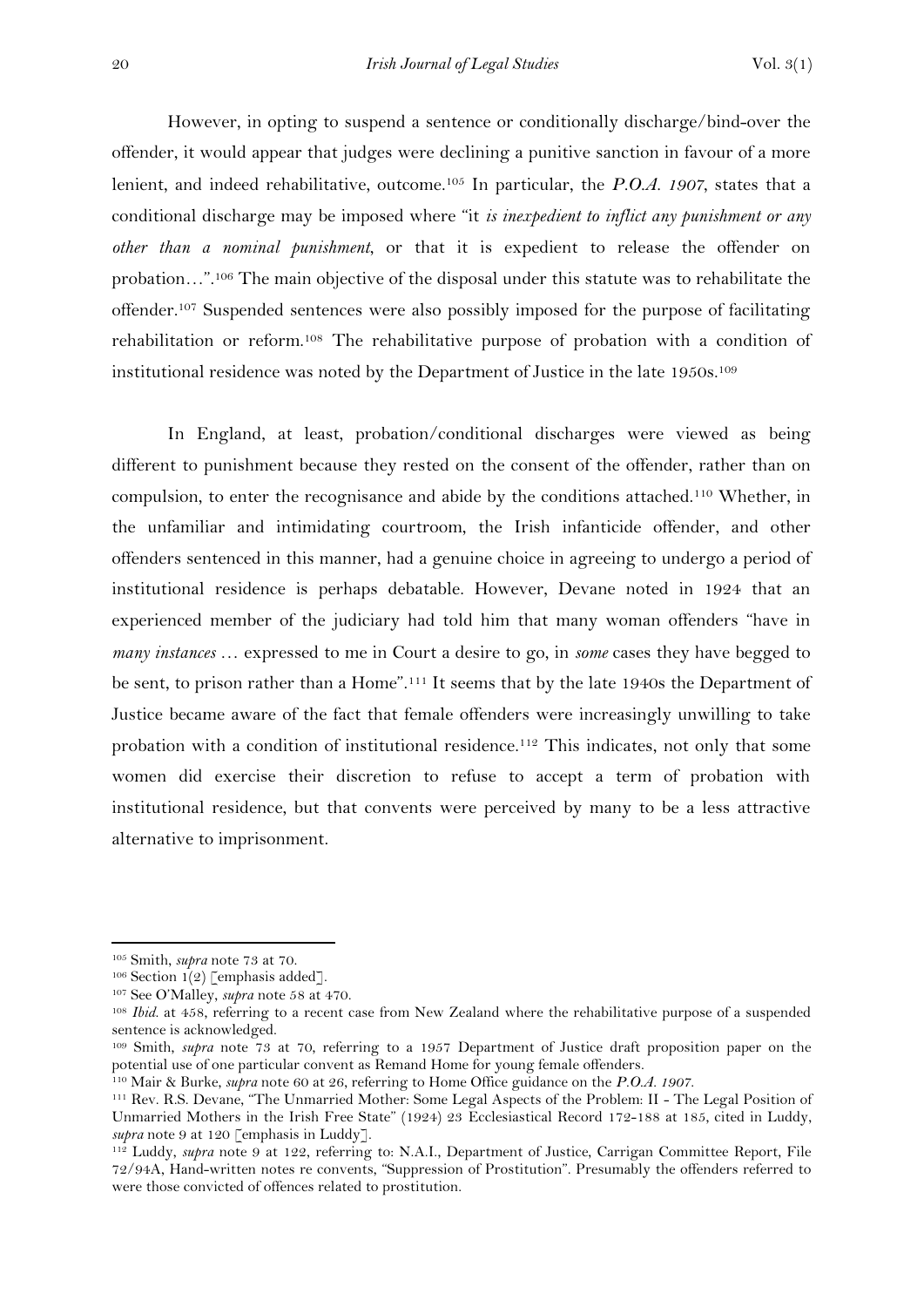Had sentencers not opted for periods of institutional detention, many infanticide offenders may have been given custodial terms. Almost 70% of prison sentences imposed in infanticide-related cases were suspended, with 88.9% of these being suspended on the woman entering a recognisance to stay at a convent or other similar establishment for a specified period. Notwithstanding this, it is probably true that some women were sent to convents where they would not otherwise have been incarcerated. This seems particularly likely in cases involving convictions for C.O.B., which was a misdemeanor carrying a maximum sentence of 2 years imprisonment. It seems that the nature and seriousness of the offence do not appear to have had an impact on judicial determinations about appropriateness of detention at a religious institution: 57.41% of those convicted of C.O.B. and 59.7% of those convicted of manslaughter were given an institutional disposal.

#### **V - Gender and Ideology in Infanticide Sentencing**

It is evident from the above that women convicted of infanticide-related offences were commonly given sentencing disposals which entailed a requirement for residence at a religious institution. While judges may not have intended to inflict a severe punishment on the offender, in reality, an institutional disposal would not have been a particularly lenient sentence. This section explores the possible connection between this sentencing custom and the gender ideology of the Irish Free State. It examines, in particular, the possible influence of patriarchal ideology on judicial decisions to impose institutional requirements on these offenders. In this regard, the question of whether judges sought to "punish" women for their breach of the paradigm standard of female behaviour is considered. The possible influence of notions of reform, in particular moral salvation, is also addressed.

It could be said that the practice of sending women to convents post-conviction reflects the church and state response to unmarried motherhood, namely religious institutionalisation for the purposes of redemption, prevention, and, in some cases at least, containment. <sup>113</sup> Larmour argues that "it is likely that the decision to confine women found guilty of causing the deaths of their newly born infants in convents was motivated by contemporary thinking on the possibility of the penance, reform and redemption of women whose sexual behaviour was considered unacceptable....".<sup>114</sup> Indeed, Rattigan's study of

<sup>113</sup> See *supra* text at notes 22-29.

<sup>114</sup> Larmour, *supra* note 4 at 289.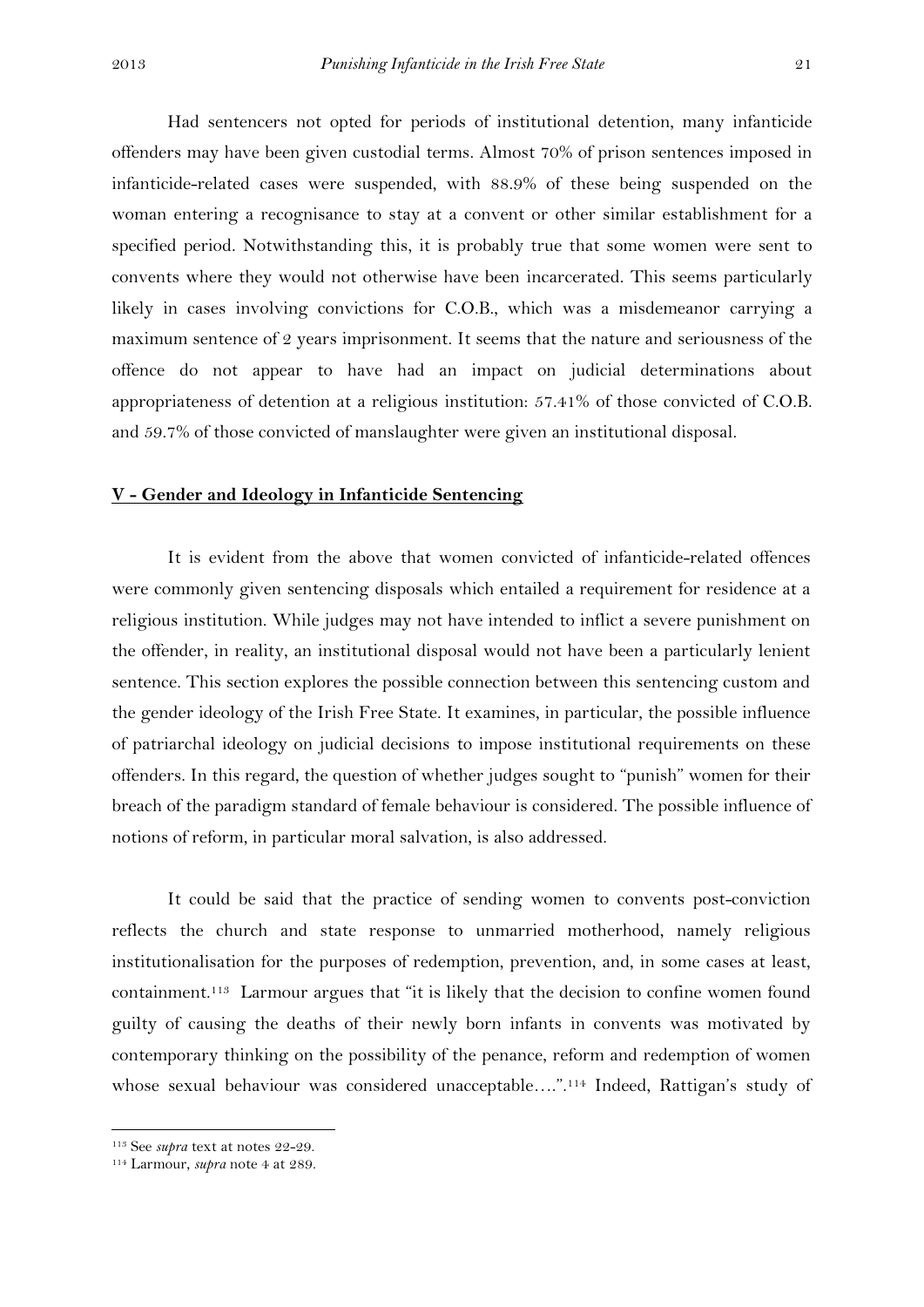sentencing in infanticide cases in Ireland from 1900 to 1950 shows that the use of convents as a disposal was virtually unheard of prior to independence.<sup>115</sup> Between 1900 and 1921, only one woman (1.9% of those sentenced) was sent to a convent; <sup>116</sup> 51.6% of women in her post-independence sample were sent to a convent or Bethany Home. <sup>117</sup> Rattigan concludes: "[i]n post-independence Ireland, court decisions in terms of sentencing appear to have been affected by the gender, age and marital status of defendants. Single women who had given birth and were suspected of killing their illegitimate newborns seem to have been regarded as sexually transgressive and were, therefore, punished in a particular way".<sup>118</sup> Noting the fact that some women were released on recognisances on agreeing to marry, she adds that "there was perhaps more concern with containing women's sexuality within marriage than with the deaths of illegitimate infants".<sup>119</sup>

It does seem, particularly in light of the change in sentencing practice postindependence, that the gender ideologies of the new nation had an impact on the sentencing of women convicted of offences connected with the death of their illegitimate infants. In this regard, Ryan argues that women convicted of C.O.B. were "treated primarily as sinners", and were punished "as much for sexual 'immorality' as for concealing the births of their infants".<sup>120</sup> Indeed, she contends that these offenders "were not treated like ordinary criminals but as a special case of deviant and disorderly behaviour", and, as a result, were subjected by the legal authorities to social control mechanisms to which other offenders were not exposed.<sup>121</sup>

This raises the possibility that infanticide offenders were "doubly punished" because they had broken social, as well as legal, norms. <sup>122</sup> Double deviance theory asserts that

<sup>115</sup> Rattigan, *supra* note 4 at 207-218

<sup>116</sup> *Ibid*. at 208, Table 4 and 209.

<sup>117</sup> *Ibid*. at 211, Table 5.

<sup>118</sup> *Ibid*.

<sup>119</sup> *Ibid*. at 212. See also M.J. Maguire, *Precarious Childhood in Post-Independence Ireland* (Manchester University Press: Manchester, 2009) at ch. 6, who argues that government, court, and church officials, though paying lipservice to the sanctity of infant life, demonstrated a "cavalier" attitude to the infant-victim in their response to infanticide. However, see also O'Donnell, *supra* note 33 at 689-690, who argues that the decline in "baby killing" in Ireland from the mid-nineteenth century onwards was due, in part, to the increasing value placed on infant life, and the "civilising" of parents.

<sup>120</sup> Ryan, *Gender, supra* note 4 at 275-276.

<sup>121</sup> *Ibid*. at 275.

<sup>122</sup> See generally F. Heidensohn, *Women and Crime* (Basingstoke, UK*:* Macmillan, 1985) at 46-51 [hereinafter Heidensohn], referring to the following studies: P. Carlen, *Women's Imprisonment*, (London: Routledge & Kegan Paul Ltd, 1983) at 67; and D. P. Farrington & A. M. Morris, "Sex, Sentencing and Reconviction" (1983) 23 British Journal of Criminology 229-248*.* See also S.S.M. Edwards, *Women on Trial: A Study of the Female Suspect, Defendant and Offender in the Criminal Law and Criminal Justice System* (Manchester: Manchester University Press, 1984) at ch. 7, esp. at 177-182 and ch. 8, esp. at 183-186 and 213 [hereinafter Edwards].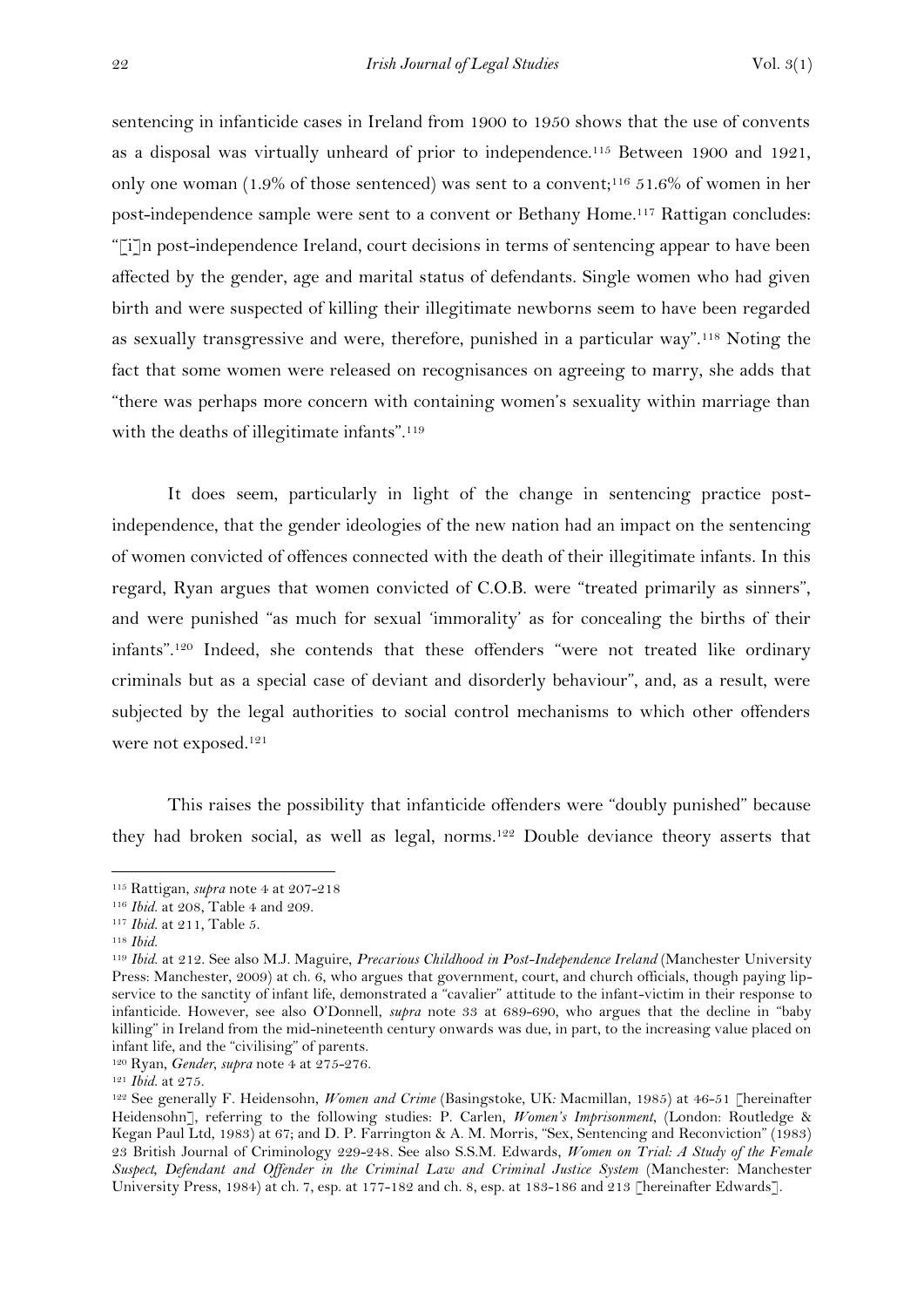socially deviant female offenders, *i.e.* those who breach conventions in relation to sexuality, motherhood, marriage *etc.*, may be treated more punitively by the courts and, in particular, may be more likely to be imprisoned than those who do not offend against ideal female stereotypes.<sup>123</sup> In this regard, however, it seems that the Irish response to infanticide during the 1920s-1940s does not exactly reflect findings in more contemporary studies in relation to "excessive" punishment of "doubly deviant" women. <sup>124</sup> Somewhat ironically, imprisonment was not considered a suitable sentence for most infanticide offenders. Further, although they were subjected to an alternative disposal, one which arguably was at least as severe as ordinary imprisonment, it does not necessarily follow that these offenders were being excessively punished because they were thought to have violated conventions of femininity, in addition to breaking the law.

The women in this Irish infanticide sentencing sample had originally been charged with one of the most serious offences in the criminal law, the murder of a human being. Yet, their experience in the criminal justice system appears to have been one of overwhelming lenience. Very few women were convicted of murder. Most avoided trial altogether, as the State accepted a plea of guilty to a less serious offence.<sup>125</sup> In terms of sentencing, most were given suspended sentences or conditional discharges, even in cases involving manslaughter convictions. On the face of it, a suspended sentence or a conditional discharge/bind-over with a condition of residence, which rarely exceeded two years and which was imposed with the consent of the offender, was probably not an unduly harsh disposal given the nature of the offences involved.

As noted, however, the impact of an institutional disposal may not have been particularly lenient. Indeed, it is possible that in some cases an institutional disposal had a more severe impact on the offender than a custodial penalty, particularly where a longer term of detention was imposed. <sup>126</sup> However, even if women were imprisoned for shorter periods, some of these offenders may have been sent to Magdalen asylums on release from prison. <sup>127</sup> Further, as Quinlan's research reveals, women imprisoned in Ireland during the

<sup>123</sup> Heidensohn, *Ibid*. at 48 and 50.

<sup>124</sup> *Ibid*.

<sup>125</sup> See *supra* text at notes 38-42.

<sup>126</sup> See *supra* text at notes 68-72 and 97-98.

<sup>&</sup>lt;sup>127</sup> C. Quinlan, *Inside Ireland's Women's Prisons Past and Present* (Dublin: Irish Academic Press, 2011) at 65 [hereinafter Quinlan]. The practice of sending women to Magdalen asylums post-release, which developed in the previous century, continued until well into the twentieth-century.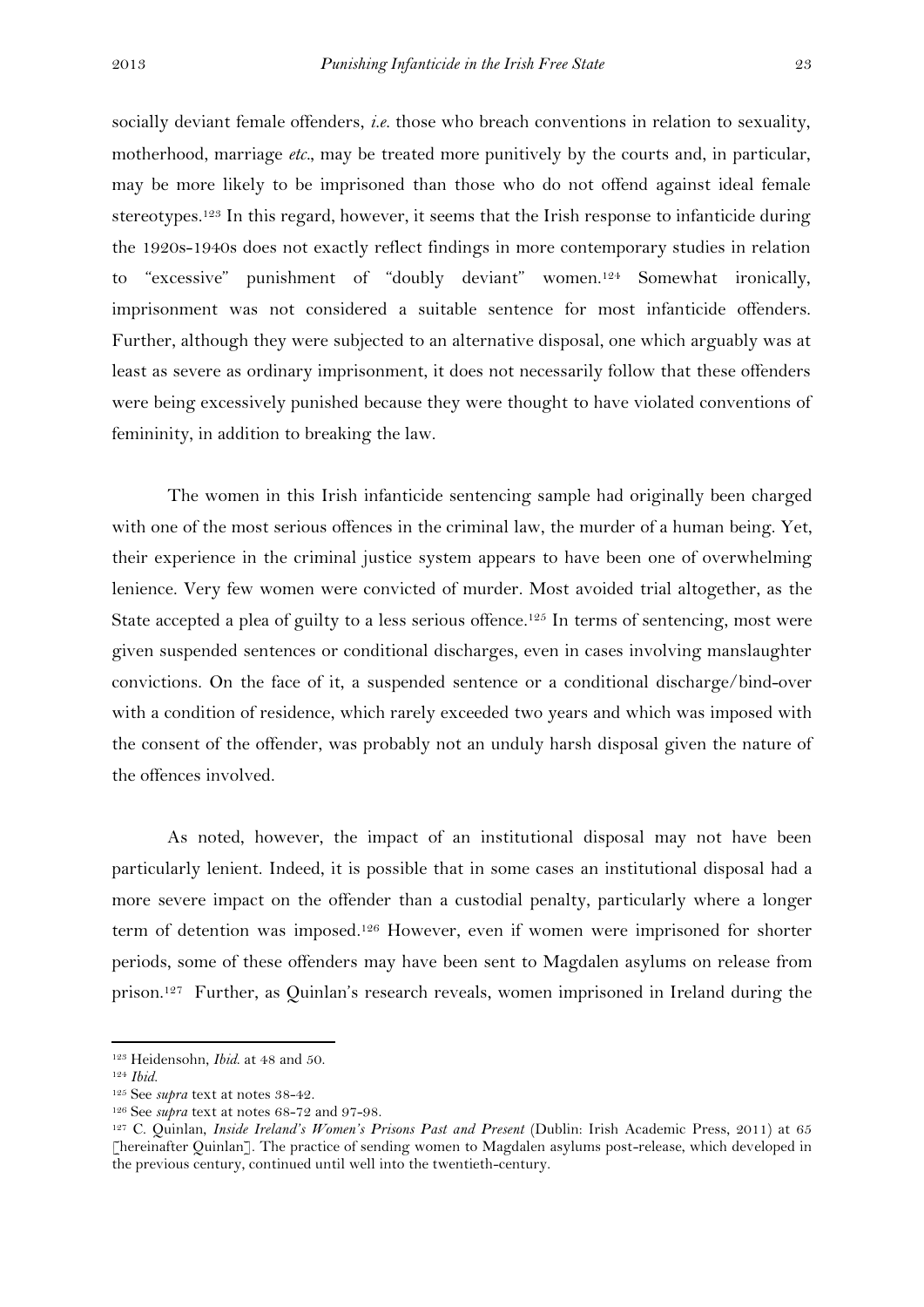twentieth century were kept in the worst and most restricted conditions in the prison system, undertaking work which usually focused on domestic duties, such as laundry and needle-work.<sup>128</sup> Although an institutional disposal had a gendered, moral and religious aspect to it, women's experience of imprisonment in twentieth-century Ireland was also patriarchal, and women's imprisonment was of a "moral, religious and protective" nature.<sup>129</sup>

Assuming trial judges were persuaded to address the offender's breach of moral and feminine conventions, it does not necessarily follow that they sought to "punish" her apparent social deviance in addition to her breach of the criminal law. As noted, probation and suspended sentences were probably meant to be more benign disposals, with a focus on rehabilitation rather than punishment.<sup>130</sup> This may suggest that judges sent women to convents and similar institutions for the purposes of reform, most particularly moral reform. Interestingly, in this regard, Rattigan, in her study of infanticide cases in Ireland between 1921 and 1950, found that women who had more than one illegitimate pregnancy were less likely to be sent to a convent by the court at the time of sentencing.<sup>131</sup> This suggests that the potential for reform and the supposed amenability of the offender to this may have been factors in sentencing decisions.<sup>132</sup> On the other hand, however, the decision to not send a woman who had more than one illegitimate birth to a convent may have related to the willingness of certain institutions to accept such admissions, rather than judicial perceptions about the potential responsiveness of the offender to moral reform. 133

Indeed, there may be other reasons why judges sent infanticide offenders to convents and other similar institutions; the use of religiously informed establishments in sentencing does not necessarily mean that judges were interested in the moral reform of the offender. Other considerations which likely played a part, such as the danger of imprisonment in terms of the risk of recidivism and the dearth of alternative penal options for young female offenders, are discussed below.<sup>134</sup> In connection with the issue of reform, judges may have simply sought to facilitate the rehabilitation of the offender, in a broader

1

<sup>134</sup> See below at Sections VI and VII.

<sup>128</sup> *Ibid.* at 47 and 55-59.

<sup>129</sup> *Ibid*. at 65.

<sup>130</sup> See *supra* text at notes 105-110.

<sup>131</sup> Rattigan, *supra* note 4 at 213.

<sup>132</sup> *Ibid.*

<sup>133</sup> For example, Our Lady's Home at Henrietta Street in Dublin was more restrictive in terms of the girls it was willing to admit, taking in only those who were not of "immoral character". See E. Carroll, *Memorandum Re: Women and Girls who come before the Central Criminal Court on serious charges – and other relevant matters*, 7 July, 1941, p. 4, available in the Magdalen Report, *supra* note 47, Appendix 5 [hereinafter Memo on Women and Girls at C.C.C.].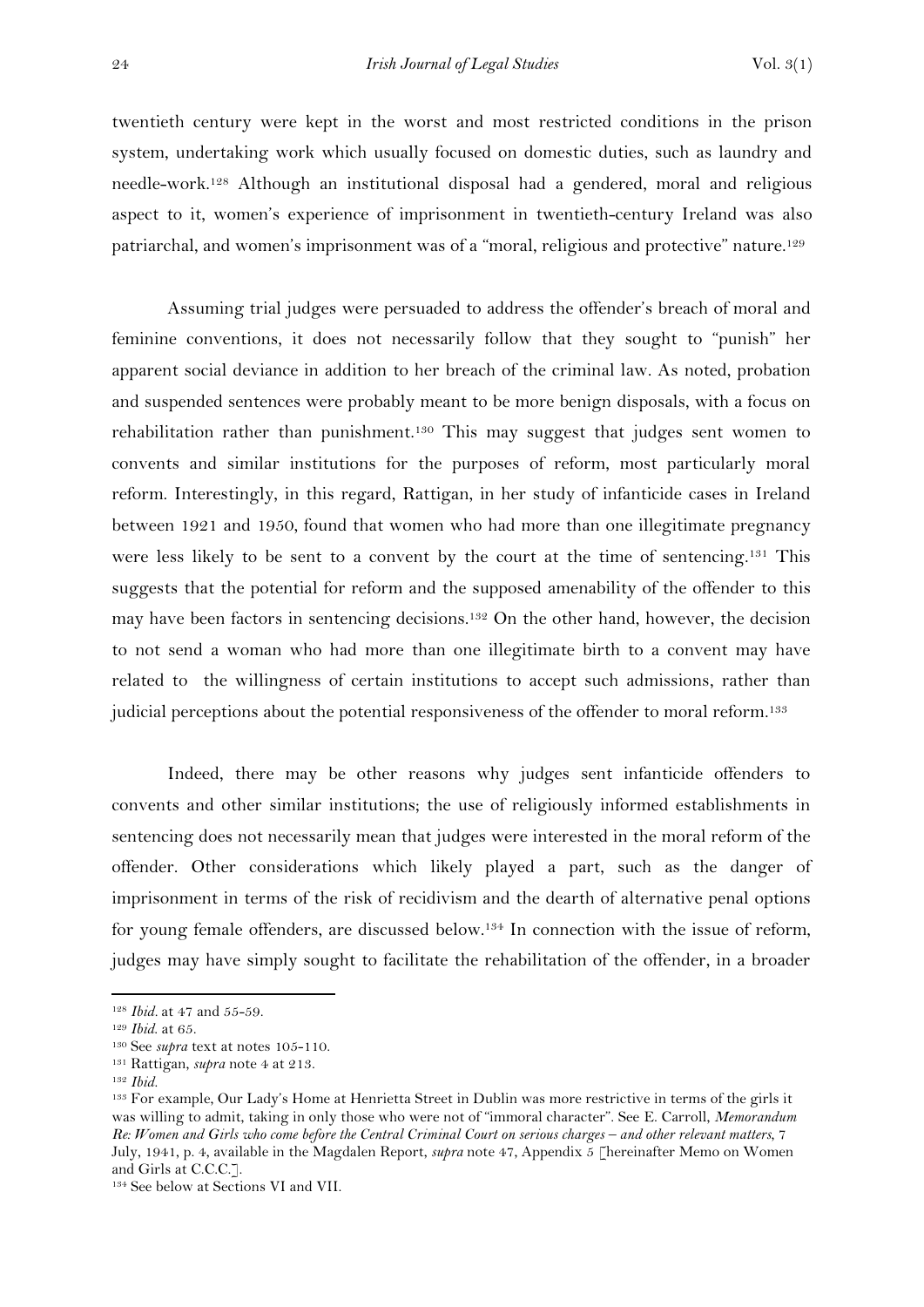non-moral sense. In the absence of other more suitable alternatives within the state's own penal architecture, they may have relied on the only institutional provision available that appeared to offer the possibility of rehabilitation. <sup>135</sup> This is not to say that considerations about moral reform were wholly irrelevant. Particularly in the case of infanticide, where there was an ostensible connection between the offender's criminal conduct and her supposed social deviance, it may have been thought that rehabilitation should also embrace moral reform.<sup>136</sup>

Irrespective of whether judges were persuaded by notions of spiritual reform, within the religious institutions it seems that the opportunity for rehabilitation focused largely, if not exclusively, on the religious salvation of the offender. In a 1941 memorandum on women and girls appearing before the C.C.C. on serious charges, a female probation officer wrote: "... there is not provided at any ... [religious] institution a well-planned, adequate, or specialised system of reform in keeping with modern requirements".<sup>137</sup> Referring to both Our Lady's Home at Henrietta Street in Dublin and the various Magdalen Homes, the author bemoaned the lack of educational and training facilities at these institutions, and, in the latter case, the lack of aftercare available. <sup>138</sup> She offered particular criticism of the approach to reform taken at the Magdalen institutions, stating:

 $\lceil \tau \rceil$ he supervision is strict and the religious atmosphere and moral training provide a barrier against contamination not available in prison treatment. This religious training, however, is directed with the purpose of leading the subjects to a permanent renunciation of the world and to a life of penance in the particular institution, in accordance with its rules. All very laudable, but hardly appropriate for the type of girls undergoing a court sentence for a serious crime, seeing that with very rare exceptions none such would dream of remaining on in a Home voluntarily after the period of detention has expired. 139

Given the origins and purpose of these establishments it is not surprising that the focus in at least some religious institutions was on the spiritual reclamation of the offender, rather than her rehabilitation through general education or training. However, as pointed out in the above memorandum, it could hardly be said that these institutions were performing any useful rehabilitative function.

<sup>135</sup> See below text at notes 148-149 and Section VII.

<sup>&</sup>lt;sup>136</sup> For further discussion on overlap between patriarchal ideology and general criminal justice objectives, see generally below at Section VI.

<sup>137</sup> Memo on Women and Girls at C.C.C., *supra* note 133 at 3.

<sup>138</sup> See generally, *ibid.* at 3-6.

<sup>139</sup> *Ibid*. at 5.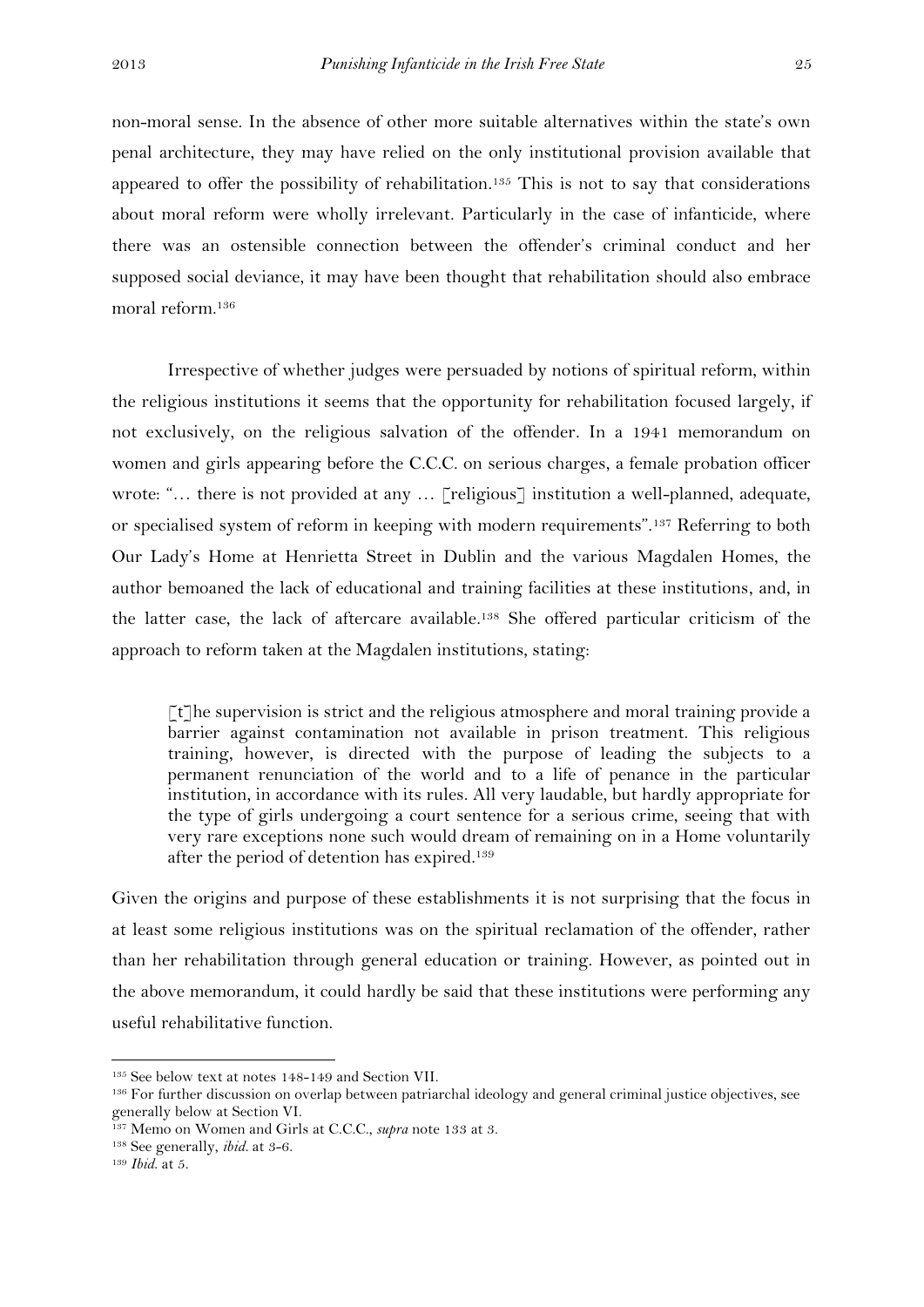In this regard, it has been noted that apparently "humane" sentencing which has an intended rehabilitative objective may actually have an unintended punitive impact. Edwards has argued that, though rehabilitative options may appear lenient on the surface, they can in fact be "doubly oppressive" because their objective is to re-socialise the offender to conform to "traditional female roles".<sup>140</sup> Whether or not Irish judges were guided in this regard, within the religious institutions used for sentencing Irish women there seems to have been a degree of emphasis on religious and moral training, and, as such, re-socialising the offender to meet the standards of appropriate female behaviour, namely sexual purity. This may have added to the repressive environment in which the woman was detained, thus increasing the level of punishment she experienced. <sup>141</sup> As Kramar argues, referring to the use of non-penal institutional supervision of C.O.B. offenders in Canada, although these disposals may appear lenient, they are in fact punitive because they subject women to "extensive moral regulation", in that the offender is expected to meet the ideal norms of femininity prior to release.<sup>142</sup>

Finally, it is worth noting that in the Irish Free State institutional disposals were not reserved for women convicted of serious offences, or, in particular, offences of a "sexually immoral" nature. The records considered in the Magdalen Report indicate that the Irish courts used the Magdalen institutions (and presumably other willing religious institutions) as a sentencing option for a range of offences, most of which were petty in nature, and which, in some instances, appear to have had no overt "sexual" or "immoral" undertone, including for example larceny.<sup>143</sup> This may suggest that all female criminality was thought to offend against the idealised standards of femininity and as such required a particular response which was geared towards addressing the offender's socially deviant behaviour, as well as her criminal conduct. It could equally be argued, however, that since convent disposals do not seem to have been reserved for crimes which had clear moral connotations, such as for example, prostitution and infanticide offences, this indicates that other factors may have affected judicial sentencing decisions. This is explored further in the following section.

<sup>140</sup> Edwards, *supra* note 122 at ch. 8, esp. at 187-188 and 212-216.

<sup>141</sup> See below text at notes 169-174.

<sup>142</sup> Kramar, s*upra* note 40 at 30-31.

<sup>143</sup> See generally, Magdalen Report, *supra* note 47 at paras. 166, 177-178 and 181.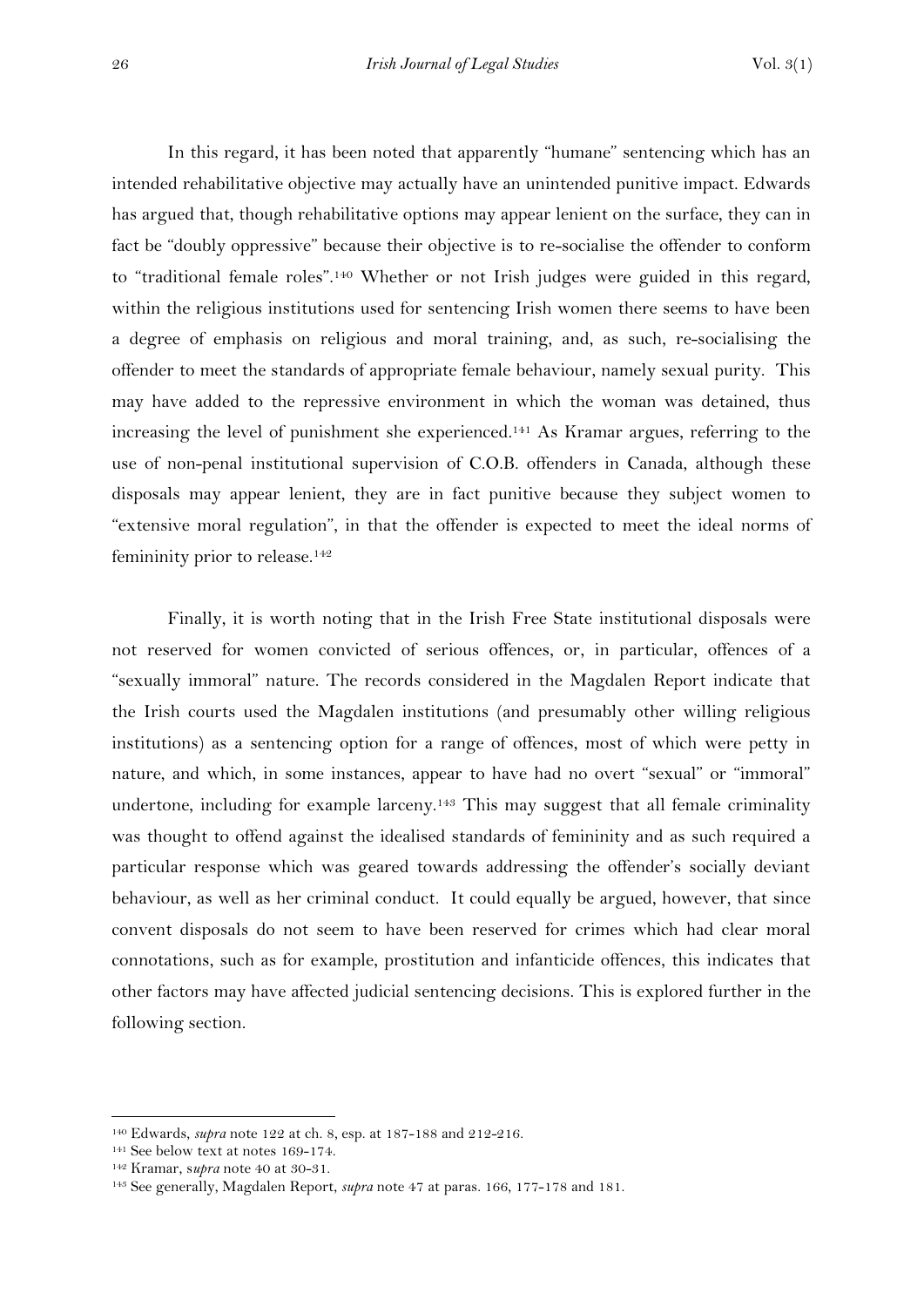# **VI - The Urge to Protect: The Vulnerability of Women and the "Semi-Penal" Institution**

In addition to the possibility of rehabilitation/reform, judges may have also been concerned about the related matter of preventing young women and girls who had not previously been in contact with the law from further criminalisation through imprisonment. Most women prisoners had been incarcerated for offences related to prostitution, drunkenness, begging, loitering, vagrancy, and stealing, <sup>144</sup> and there were very high rates of recidivism among this population. This was due, in part, to the difficulty female prisoners had in re-establishing themselves in society on release. <sup>145</sup> Thus, prisons were possibly considered unsuitable as places of confinement for certain kinds of female offenders, particularly the young woman who had not previously been in contact with the criminal law. The disadvantages of imprisonment for young female offenders are highlighted in the following extract from a memorandum written by a female probation officer in 1941:

there is little advantage to the State in sentencing a girl to a term of imprisonment under our existing system…. Perhaps the greatest disadvantage of the system is that young girls … are able to meet and converse with hardened offenders 'doing time', whose vile influence is seen in the changed attitude of the newcomer, even after a few days…. I have not yet found a first offender really benefiting from a prison sentence but on the contrary have seen many young girls become embittered, hardened and morally decadent as the result of association with the depraved characters who form the normal population of our prisons. Moreover, this first term of imprisonment, especially if a short one, is usually the prelude to many another and soon the girl becomes an 'incorrigible type.'<sup>146</sup>

Thus, a term of imprisonment would expose the first-time offender, not only to stigmatisation, but also to potential criminalisation and further moral decline through contact with habitual criminals. In light of this, it seems that the desire to protect women from harmful influences in prisons, while exposing them to the perceived positive effects of religious institutionalisation, may have influenced decisions to send Irish women convicted of infanticide-related offences to convents. In other words, judges may have sought a more effective means of dealing with this offender and convents were possibly viewed as the less stigmatising and criminalising option.<sup>147</sup> In 1924, Devane argued for the establishment of a

<sup>144</sup> Quinlan, *supra* note 127 at 105 and 57.

<sup>145</sup> *Ibid*. at 43, 46 and 47.

<sup>146</sup> Memo on Women and Girls at C.C.C., *supra* note 133 at 2-3.

<sup>147</sup> Smith, *supra* note 73 at 19.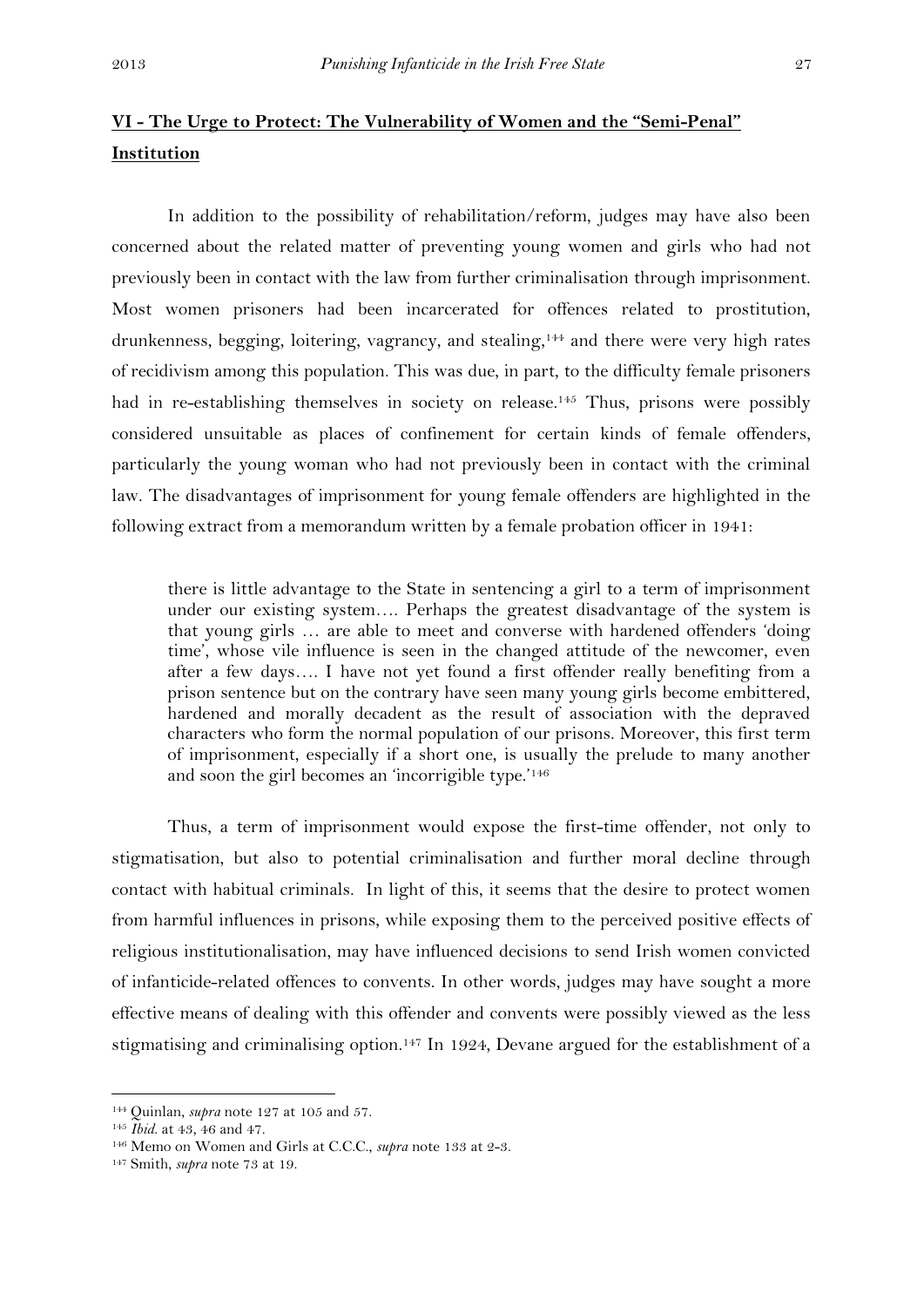female Borstal for young offenders aged 16 to 21 in order to avoid their exposure to the harmful influence of prisoners.<sup>148</sup> It seems that in the absence of other suitable provision judges relied on convents and other similar institutions to fill the gap in the state's penal infrastructure. 149

Similar to the apparent overlap between rehabilitation and moral reform, the desire to prevent criminalisation also seems to coincide with ideological considerations, such as protecting vulnerable women and girls against moral corruption. Gray and Ryan have noted that the gender ideologies of the Irish Free State also "included notions of women's vulnerability and need for protection."<sup>150</sup> In this regard, Barton, referring to perceptions of women in late eighteenth and early nineteenth-century Britain, states: "[w]omen were seen as both corrupting and corruptible beings, capable of asserting influences *over* others whilst simultaneously being susceptible to influence *from* others."<sup>151</sup> This perceived vulnerability to influence, both good and bad, made women "unsuitable for prisons for fear of their further corruption",<sup>152</sup> but rendered them amenable to another form of institutionalisation which would subject them to a "process of reformation and 'normalisation' … in order that they might eventually return to society where they could appropriately fulfil their domestic and feminine duties".<sup>153</sup> A number of "semi-penal" institutions, such as homes and refuges which admitted both criminal and non-criminal women, developed during this period.<sup>154</sup> Weiner notes that these private institutions, "developed to supplement and in part replace" the state's prisons and jails,<sup>155</sup> constituting "alternatives to, and preventatives of, imprisonment".<sup>156</sup>

<sup>&</sup>lt;sup>148</sup> See Smith, *supra* note 73 at 50-51, referring to R.S. Devane, "The Unmarried Mother: Some Legal Aspects of the Problem: II - The Legal Position of the Unmarried Mother in the Irish Free State" (1924) 23 Irish Ecclesiastical Record 172-188 at 181-183.

<sup>&</sup>lt;sup>149</sup> Smith, *supra* note 73 at 51. See also *Reformatory and Industrial School's System Report* (Dublin: The Stationery Office, 1970) ch. 6 at para. 6.17-6.17, which notes that judges, faced with the problem of what to do with young female offenders who had been refused entry to a reformatory because they were pregnant or prostitutes, often placed these young women/girls on probation with a requirement that they attend a Magdalen asylum.

<sup>150</sup> B. Gray and L. Ryan, "(Dis)locating 'Woman' and Women in Representations of Irish Identity" in A. Byrne and M. Leonard, eds., *Women in Irish Society: A Sociological Reader* (Belfast, Beyond the Pale, 1997) 517-534 at 521.

<sup>151</sup> A. Barton, "'Wayward Girls and Wicked Women': Two Centuries of 'Semi-Penal' Control" (2000) 22(1-2) Liverpool Law Review 157-171 at 159 [hereinafter Barton*, Wayward Girls*] [emphasis in original]. <sup>152</sup> *Ibid*. at 160.

<sup>153</sup> *Ibid*.

<sup>154</sup> *Ibid*. See also M.J. Weiner, *Reconstructing the Criminal: Culture, Law and Policy in England, 1830-1914*  (Cambridge: Cambridge University Press, 1990) at 129-131 [hereinafter Wiener]; A. Barton, "Women and Community Punishment: The Probation Hostel as a Semi-Penal Institution for Female Offenders" (2004) 43(2) The Howard Journal 145-163 at 149-150 [hereinafter Barton*, Women*].

<sup>155</sup> Weiner, *Ibid*. at 131.

<sup>156</sup> *Ibid*. at 130.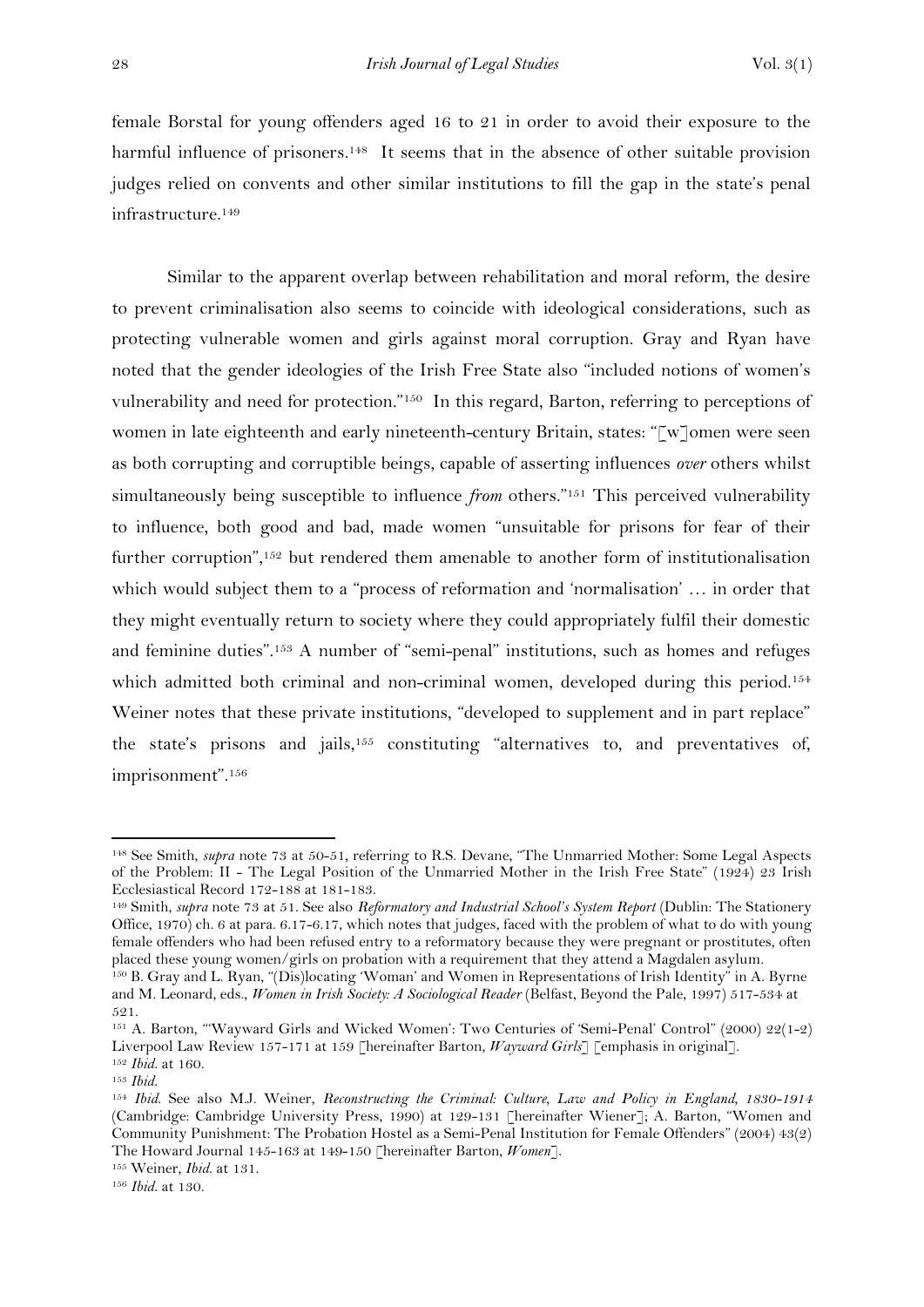In the Irish Free State, particular ideological concerns may have arisen in connection with protecting women who had been convicted of infanticide offences from the corrupting influence of imprisonment. One rationale for intervention in the form of institutionalisation and segregation of young, first-time, unmarried mothers who were amenable to reform was to prevent them falling into a life of prostitution.<sup>157</sup> Given the number of prostitutes in prison,<sup>158</sup> there may have been similar considerations involved in the decision to send unmarried mothers who killed their infants to convents. Indeed, Devane in his writings, as well as several professional and philanthropic female witnesses before the Carrigan Committee of 1930, including a representative of the Probation Service, suggested that young prostitutes who were amenable to reform should be given suspended sentences if they agreed to a condition of institutional residence.<sup>159</sup> It is plausible that similar attitudes informed judicial decision-making when dealing with infanticide offenders, and also, possibly, other young female offenders perceived as vulnerable to criminalisation and moral corruption in the prison setting.

It has also been noted that women who were perceived to be immoral, particularly prostitutes and those who had more than one illegitimate pregnancy, were considered mentally deficient by the official authorities.<sup>160</sup> Luddy notes that the perception that immoral women were feeble-minded lent justification to the policy of institutionalisation for the purpose of protecting them against themselves, as well as others. <sup>161</sup> Smith found that many women appearing before the courts on infant-murder charges were diagnosed as being mentally deficient in prison medical reports.<sup>162</sup> Certainly, if infanticide offenders were thought by judges to be mentally deficient, this may also partly explain why detention at a religious institution, rather than immediate release into the community or a prison sentence, was preferred. <sup>163</sup> Convents may have presented a more effective method of disposing of women who were vulnerable to harmful influences in prisons or who were thought to require protection, not only against others, but against themselves.

<sup>157</sup> Luddy, *supra* note 9 at 201-202

<sup>158</sup> For example, 78 prostitutes were imprisoned in Mountjoy in 1929. See Luddy, *supra* note 9 at 220-225.

<sup>159</sup> Smith, *supra* note 73 at 51 and 18.

<sup>160</sup> Luddy, *supra* note 9 at 233.

<sup>161</sup> *Ibid*.

<sup>162</sup> Smith, *supra* note 73 at 62-63.

<sup>163</sup> *Ibid.* at 63.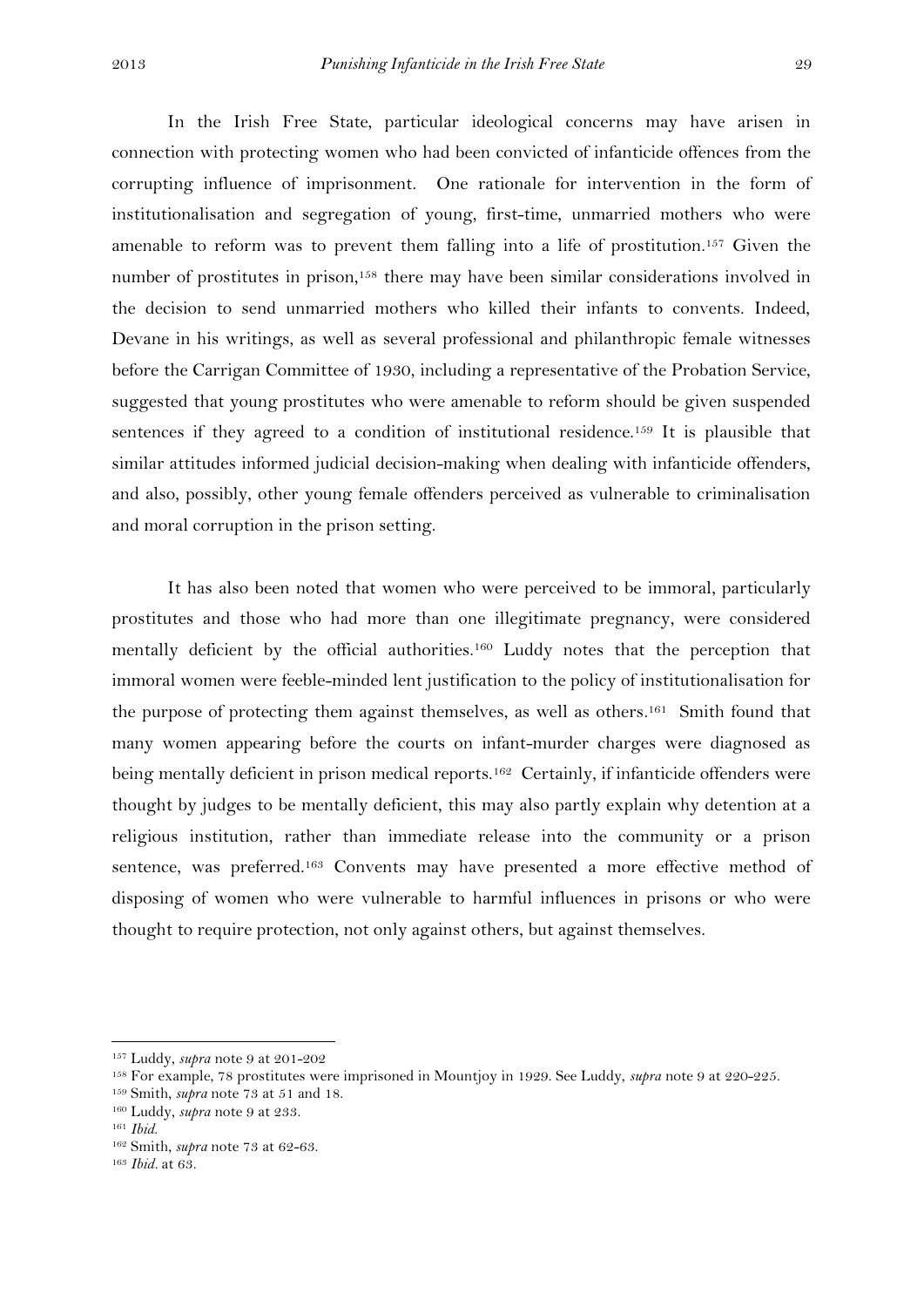#### **VII - Pragmatic Considerations**

Aside from considerations about the effectiveness of imprisonment, other pragmatic matters may have informed judicial decisions on sentencing of women in infanticide cases. It seems likely that limitations in the state's penal infrastructure were a significant factor in judicial sentencing decisions. As noted, resource constraints in connection with ordinary custodial options, notably in relation to the fact that there was no female borstal and that fact that prisons did not seem to offer the opportunity for rehabilitation, probably led judges to favour probation with an institutional requirement over imprisonment for young female offenders. <sup>164</sup> Certainly, it was cheaper for the state to send women offenders to convent institutions. <sup>165</sup> By relying on the infrastructure, personnel, and other resources of these convents, the state did not have to provide its own facilities. <sup>166</sup> Further, due to the very basic nature of the probation service in Ireland at the time, judges were possibly restricted in terms of imposing probationary supervision under the *P.O.A.* 1907.<sup>167</sup> In the early 1940s, there were only six probation officers to serve the entire twenty-six counties and as a result courts relied extensively on voluntary organisations, such as the Legion of Mary, to plug the gap in the state's resources. <sup>168</sup> Perhaps, convents and other "fallen women" establishments were similarly employed by judges who conditionally discharged women convicted of infanticide-related offences as a substitute for or supplement to normal probationary supervision.

## **VIII - The Wider Context: A Uniquely "Irish" Approach to Infanticide?**

By sending women convicted of infanticide offences, including manslaughter, to religious institutions rather than prisons, Irish judges appear to have taken an alternative approach to justice in these cases, one which was less formal in the penal sense and which was also possibly influenced by the patriarchal ideologies of the Irish Free State. However, the use of what has been termed the "semi-penal" institution as an alternative to prison for female offenders is not unique to Ireland.<sup>169</sup> Victorian England was similarly influenced by patriarchal gender ideologies which demanded chastity of all women and emphasised the role of the mother in the married family: the virtuous female was the bulwark against moral

<sup>164</sup> See *supra* text at notes 146-149.

<sup>165</sup> Rattigan, *supra* note 4 at 224.

<sup>166</sup> Smith, *supra* note 73 at 46 and 68-69.

<sup>167</sup> Fahy, *supra* note 65 at 80.

<sup>168</sup> *Ibid*.

<sup>169</sup> See generally *supra* text at notes 151-156.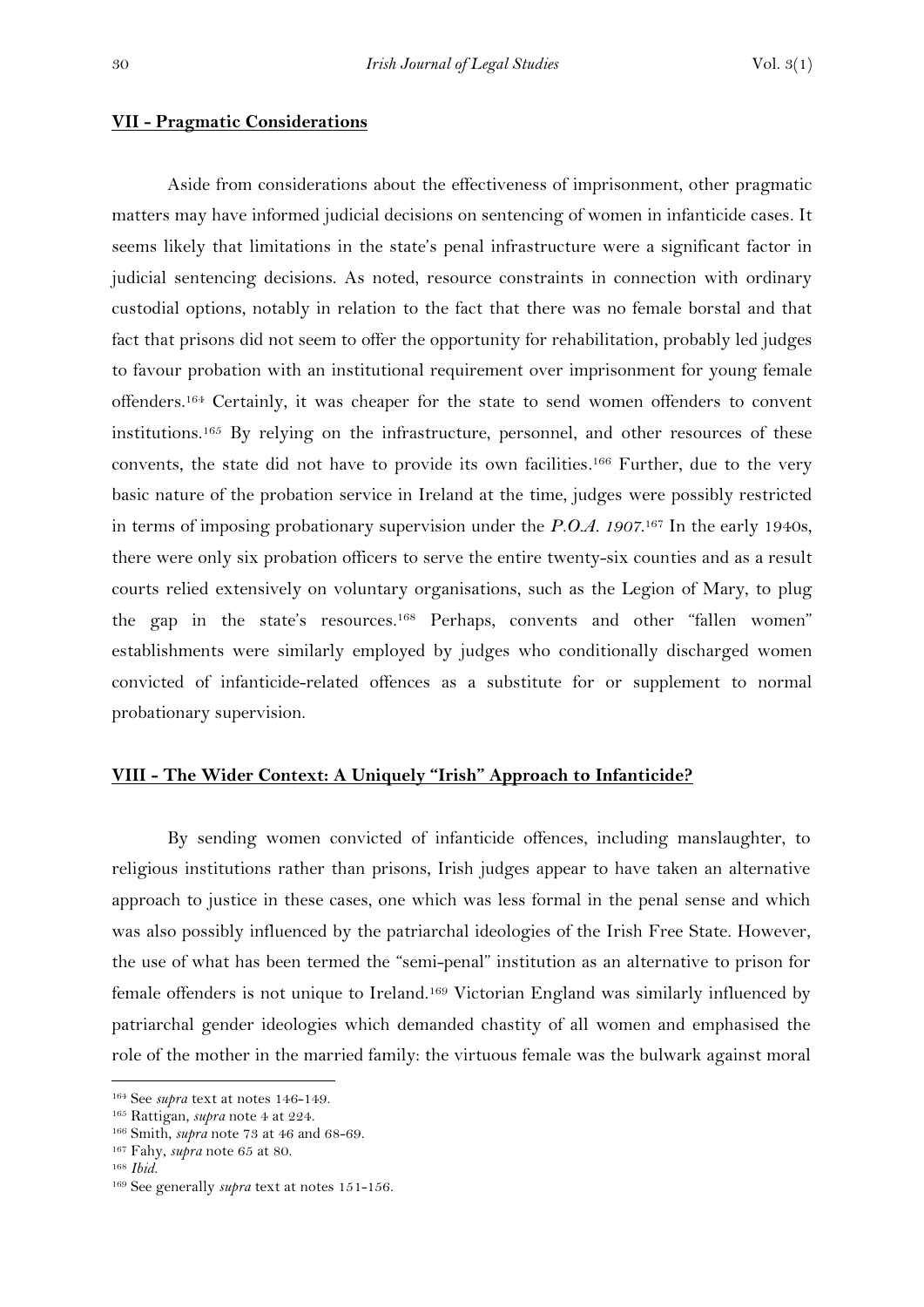and social disorder. <sup>170</sup> Women who failed to adhere to these idealised norms were considered a significant threat and subject to various forms of regulation, including institutional containment. <sup>171</sup> The semi-penal institution, falling in the middle of the social control continuum because it incorporated both penal and domestic control mechanisms, was utilised to reform, feminise, contain, and regulate socially deviant women, as well as those convicted of criminal offences.<sup>172</sup> Falling outside state control, these establishments were often run by religiously motivated individuals and, therefore, were underpinned by Christian philosophies, <sup>173</sup> "which served to *increase* the levels of discipline that women were subjected to (through the imposition of *moral* expectations)… ." 174

While the use of semi-penal establishments in dealing with morally and criminally deviant women began to decrease in England from the 1930s onwards, some of these institutions continued to operate in subsequent years. <sup>175</sup> For example, one institution, which was run by The Church of England Temperance Society with little state interference, continued to accept women on probation/recognisances until 1948. <sup>176</sup> Further, Barton argues, that some features of the semi-penal institution, including the influence of Christian values and the use of both informal (domestic) and formal (penal) control mechanisms, persisted in later twentieth-century institutions, most notably in the form of female probation hostels. 177

Specifically, in relation to infanticide offenders, Kramar found that many women convicted of C.O.B. in Canada in the 1920s-1940s who were not incarcerated in prisons, were subject to other disciplinary measures, which included supervision by institutional authorities.<sup>178</sup> In post-emancipation Jamaica, from World War I onwards, the courts tended to punish young women convicted of C.O.B. by fines or probation; a number of those given the latter disposal spent their probationary period in a Salvation Army Girls Home which

<sup>170</sup> L. Zedner, *Women, Crime and Custody in Victorian England* (Oxford: Clarendon, 1991) 11-18.

<sup>171</sup> *Ibid*. See also Barton, *Wayward Girls, supra* note 151 at 160.

<sup>172</sup> See Barton, *supra* note 151 at 160; Barton, *Women, supra* note 154 at 149-152; Weiner, *supra* note 154 at 129-131.

<sup>173</sup> Barton, *Women, ibid.*; Barton, *Wayward Girls, supra* note 151 at 169.

<sup>&</sup>lt;sup>174</sup> Barton, *Women, ibid.* at 156 [emphasis in original].

<sup>175</sup> *Ibid.* at 153; Barton, *Wayward Girls, supra* note 151 at 169.

<sup>176</sup> Barton, *Women, ibid.* at 150, 151 and 153.

<sup>177</sup> *Ibid*. at 153-161.

<sup>178</sup> Kramar, *supra* note 40 at 30. See *supra* text at note 142.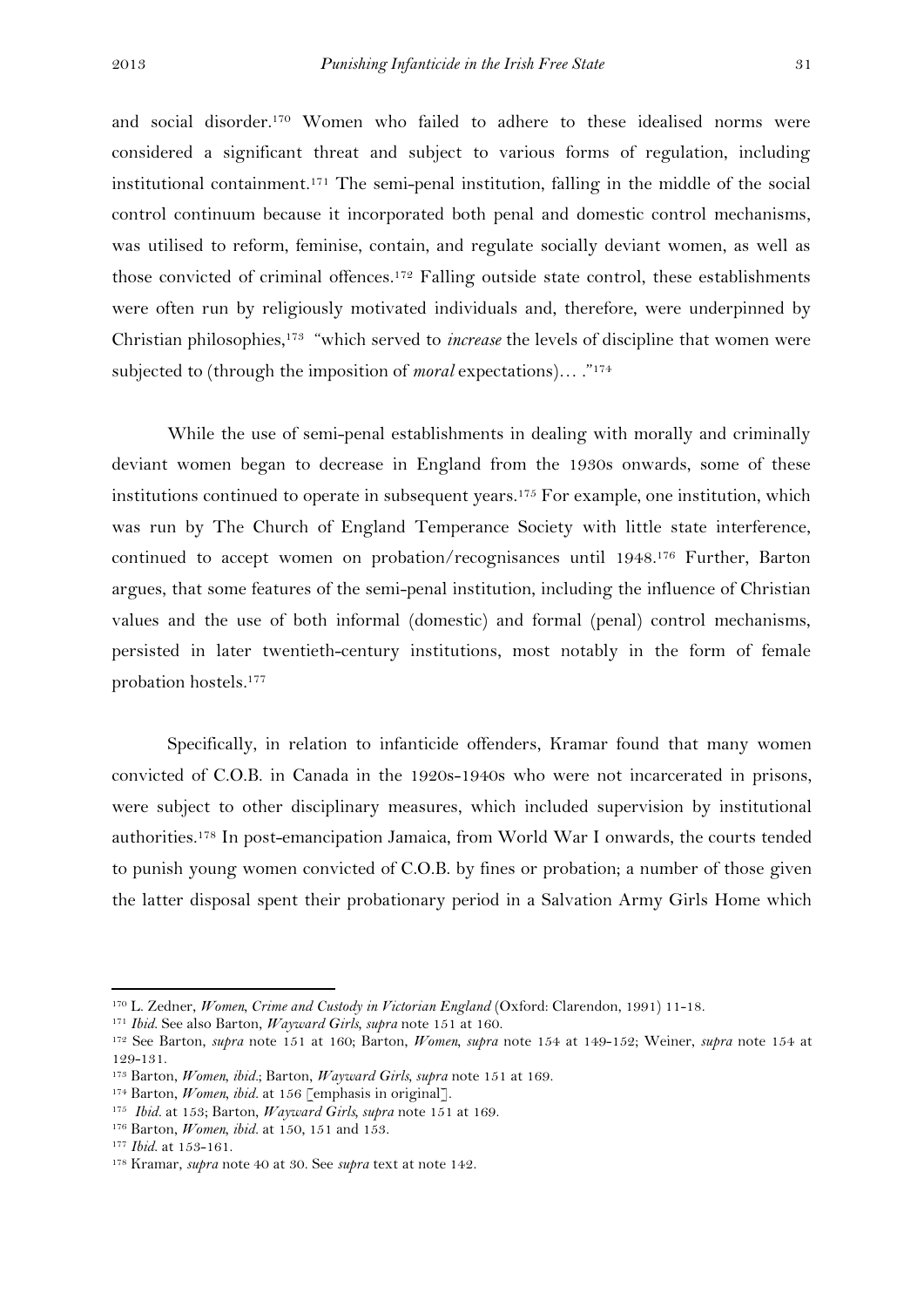provided them with domestic training.<sup>179</sup> It appears, therefore, that sentencing of women for infanticide in the Irish Free State may reflect wider trends in responses to female criminality which have been identified elsewhere. This is particularly apparent in relation to the use of semi-penal institutions as an alternative to imprisonment and reliance on both penal and non-penal social control mechanisms when punishing female offenders. More research is needed, however, in order to draw more precise comparisons with what happened elsewhere. For example, it would be interesting to consider whether the use of semi-penal institutions as a sentencing option for female offenders intensified in postindependent Ireland and had a more enduring effect.<sup>180</sup>

## **IX - Conclusion**

**.** 

This article explores sentencing practice in relation to maternal infanticide in the Irish Free State. Every woman in this sample of 124 cases had originally been charged with murder, but was convicted of a non-capital offence, usually manslaughter or C.O.B. Overall, the evidence in the S.B.C.C.C. indicates that the approach to sentencing of women convicted of infanticide-related offences was largely non-custodial: these offenders were rarely imprisoned. In this regard, it appears that the criminal justice response to maternal infanticide in the Irish Free State was overwhelmingly lenient. The non-custodial approach taken appears to reflect infanticide sentencing trends elsewhere during the same period, notably in England. However, the Irish approach to sentencing for infanticide was not strictly non-carceral in nature. Indeed, around 60% of women in this sample entered a recognisance, either as part of a suspended sentence, a conditional discharge, or a bind-over, to reside at a religious institution, usually for a period of between one and two years. The regimes inside these institutions were harsh, and women would have been subject to constant discipline and regulation, which may have intensified in the religious and moral environment of at least some of the establishments used. Undoubtedly, therefore, the effect of institutionalisation was punitive. However, given the nature of the offending involved, it may be difficult to conclude that on the whole the response to this offender was unduly harsh, even where she was bound to reside at a religious institution for a period of one to two years.

<sup>179</sup> H. Altink "'I Did Not Want to Face the Shame of Exposure': Gender Ideologies and Child Murder in Post-Emancipation Jamaica" (2007) 41(2) Journal of Social History 355-387 at 359.

<sup>180</sup> Rattigan, *supra* note 4 at 207-212, suggests that the use of convents and other institutions did intensify in post-independent Ireland. See *supra* text at notes 115-117.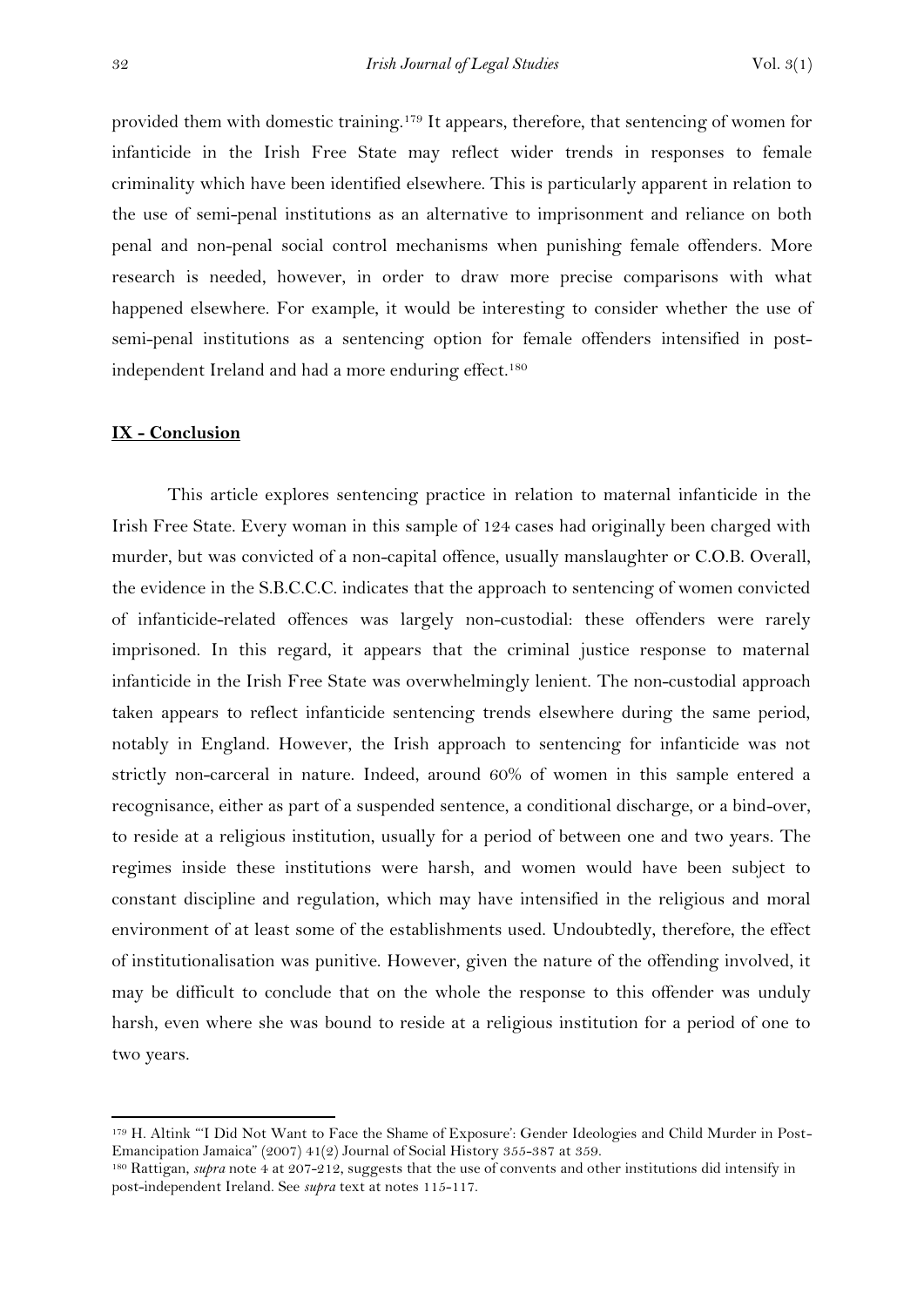The key issues explored in this article are judicial understandings of sentencing practice and the possible influence of ideological and other factors on sentencing. On the basis of research to date, including that undertaken in this study, it is not possible to determine judicial perceptions with respect to the punitiveness or otherwise of institutional disposals; nor, is it possible to establish with any degree of certainty what factors influenced judges in their sentencing decisions in infanticide cases. Since Magdalen asylums and other homes had originally been established with protective and welfare agendas in mind,<sup>181</sup> judges may have viewed the institutional disposal as being the more lenient option. Indeed, though clearly involving an element of punishment because the offender was detained in an environment where she was subject to constant supervision and regulation, it is possible that the convent disposal was viewed as a lenient option, particularly in light of the ostensibly rehabilitative purpose of conditional discharges, and, suspended sentences. From a criminal justice perspective a recognisance, which rested on the consent of the offender, would probably not have been viewed as an unduly punitive measure. Of course, as has been noted, in reality an institutional disposal may not have been a particularly lenient sentence in terms of its impact on the offender.

As has been argued by other scholars, the use of convent disposals suggests that patriarchal ideologies, particularly those relating to sexual deviance in women, had an impact on the criminal justice response to infanticide. <sup>182</sup> For example, the use of convents, and more rarely disposals involving marriage and parental supervision, indicates that the courts may have been concerned with controlling the offender's unacceptable sexuality. 183 Notions of reforming sexually deviant women may have also played a part; whether judges also sought to punish the woman for her sexual transgression is less clear. Indeed, assuming ideological factors did influence infanticide sentencing decisions, it seems that the custom of favouring relatively short institutional residences over imprisonment was most likely inspired by paternalistic notions of reform, protection, and prevention, rather than a desire to punish the offender's supposed sexual deviance.

It should not be assumed, however, that because judges sent infanticide offenders to convents that this was necessarily due to the influence of patriarchal ideology. Pragmatic issues connected with the penal resources available, as well as particular criminal justice

<sup>181</sup> Luddy, *supra* note 9 at 106.

<sup>182</sup> For example, see Larmour, *supra* note 4; Rattigan, *supra* note 4; Ryan, *Gender, supra* note 4.

<sup>183</sup> Rattigan, *supra* note 4.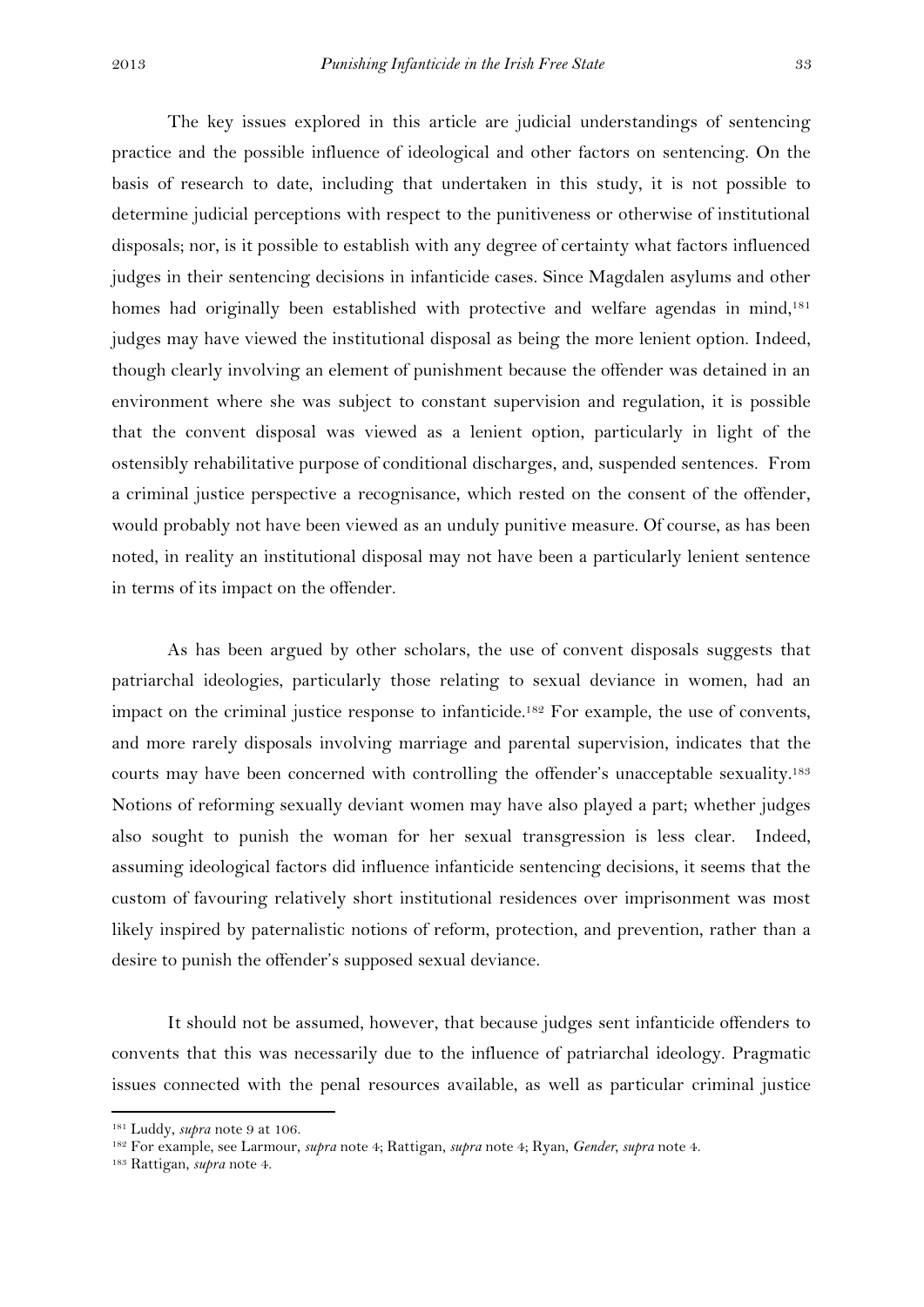considerations, such as rehabilitation and concerns about recidivism, were probably significant factors in judicial decisions on punishment for infanticide. Although this author does not seek to deny that patriarchal ideology played a part, it is notable that notions about the reform and protection of sexually immoral women correspond with pragmatic and philosophical sentencing objectives, namely rehabilitation and preventing further criminalisation. For example, concerns about the effectiveness of imprisonment, particularly in light of the risks of stigmatisation and criminalisation, overlap with ideological notions about the need to protect vulnerable girls in danger of moral corruption. Arguably, then, although the focus within the institutions may have been entirely on religious instruction, judges may not have been particularly interested in the spiritual reform of the offender. Indeed, sentencers may have been more concerned about preventing recidivism by offering an opportunity for rehabilitation within an institutional setting, while protecting the offender from the criminalising impact of imprisonment. Due to resource constraints, however, judges motivated by such considerations would have had little option but to rely on non-state institutions which tended to focus on the more spiritual aspects of reform. The fact that religious establishments, such as the Magdalen asylums, also seem to have been used as places of detention for women convicted of offences which had no obvious connection to sexual immorality, suggests that judges may have been more concerned with the pragmatic benefits in terms of preventing recidivism that these institutions appeared to offer.

However, for offences like infanticide which had an ostensible connection to sexual immorality, the prevention of further reoffending through rehabilitation and the avoidance of the criminalising impact of imprisonment may have also been linked to notions about morally reforming the offender and protecting her against further moral corruption. Thus, judges may have been influenced both by patriarchal ideology and more pragmatic sentencing considerations. However, more research is needed before positive conclusions can be drawn about the influence of gender ideology and other factors on sentencing of women convicted of infanticide-related offences. For example, it would be important to understand wider sentencing practice in relation to both male and female offenders, and particularly first-time and young offenders convicted of offences of comparable seriousness, in order to draw more valid conclusions about the impact of patriarchal ideology on the treatment of infanticide offenders.